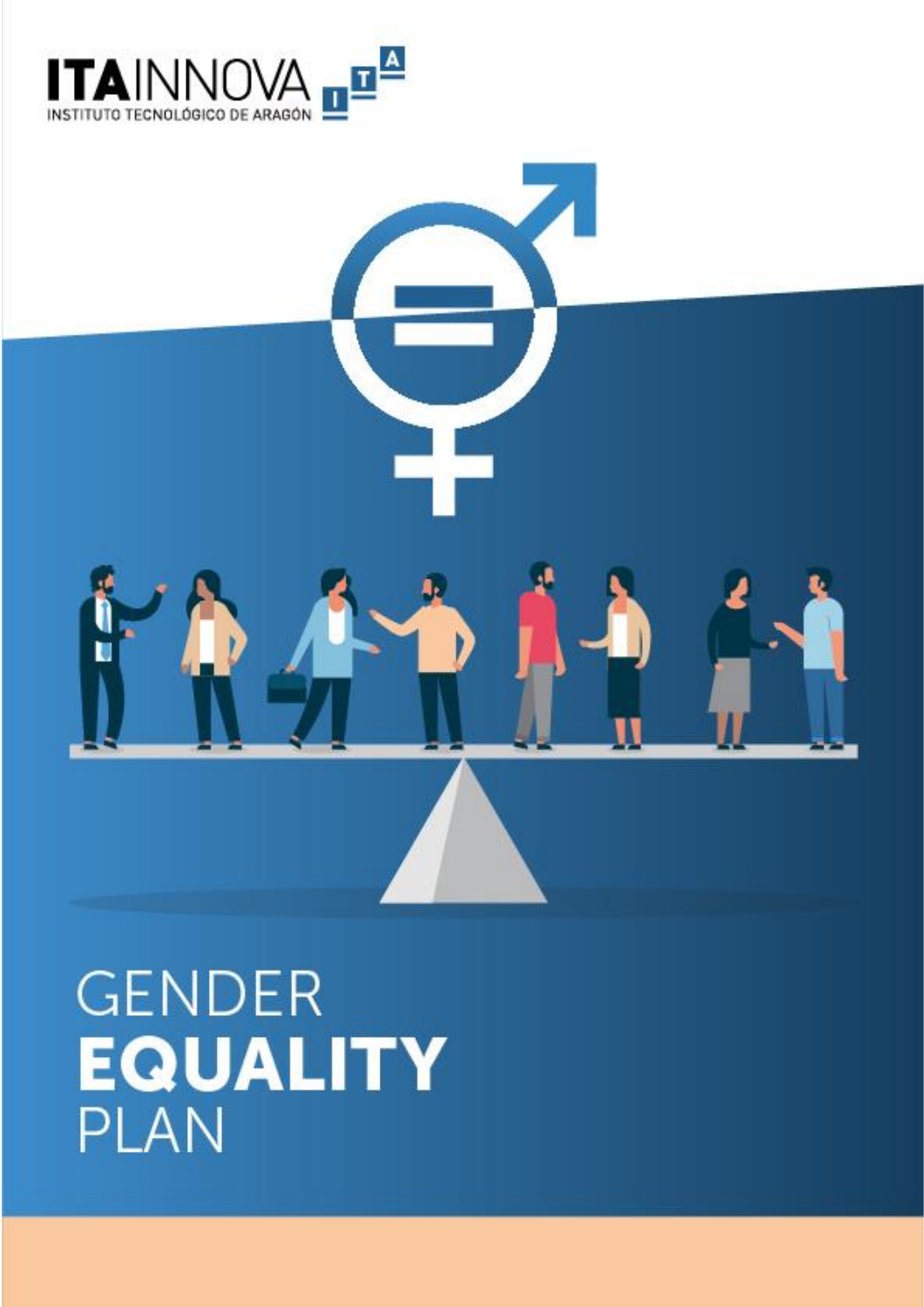



# **INDEX**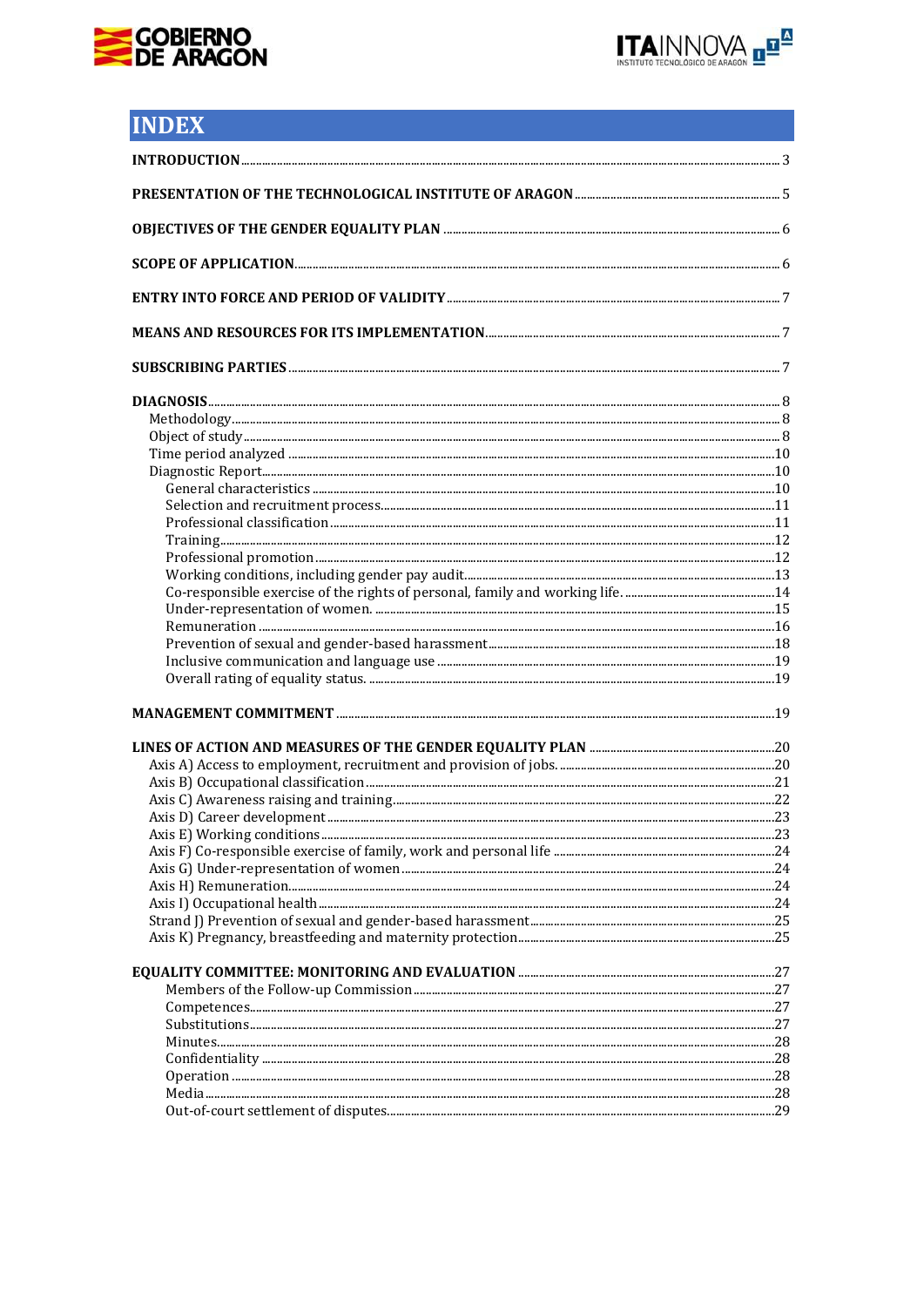



# <span id="page-2-0"></span>**INTRODUCTION**

The Aragon Institute of Technology is at the forefront of technological innovation, aware of the importance of technology and innovation in society. As an organization focused on managing technological innovation projects, our asset is the experience and knowledge of the people who make up ITAINNOVA. Our philosophy is to innovate technologically around people, so that they are the ones at the center of progress and innovation.

The organization, aware of the difficulty that women have historically had in the labour market, especially in the technology sector, tries to promote and encourage female talent. This talent has made ITAINNOVA grow in quantitative and qualitative terms in a very positive way.

ITAINNOVA, through different action plans and doings, promotes and encourages equal opportunities and non-discrimination between women and men. Equal opportunities between women and men is adopted as a of the Corporate and Human Resources Policies. Principle of Equality understood as stated in **Article 3 of Organic Law 3/2007, of 22 March, for the effective equality of women and men:** *"It implies the absence of any discrimination on grounds of sex, whether direct or*  indirect, and especially those derived from maternity, the assumption of family obligations and marital *status".*

In the same way that Article 46 indicates the obligation to have an-Gender Equality Plan in companies, a situation that for the Public Administration is included in the Eighth Additional Provision of the Basic Statute of the Public Employee, section 2 of which states: *"In the case of companies with more than 250 workers, the equality measures referred to in the previous section must be aimed at the development and implementation of an Gender Equality Plan , with the scope and content established in this chapter, which must also be subject to negotiation in the manner determined in the labour legislation".* 

However, with the approval of **Royal Decree-Law 6/2019 on urgent measures to guarantee equal treatment and opportunities between women and men in employment**, it was made compulsory to have a negotiated Gender Equality Plan in companies with 50 employees, in addition to establishing the minimum content that the Gender Equality Plan s should have. This content would later be detailed in **Royal Decree 901/2020, of 13 October; Royal Decree 902/2020, of 13 October, on equal pay for women and men.**

In turn, in the Autonomous Community of Aragon, 2018 saw the approval of **Law 7/2018, of 28 June, on equal opportunities between women and men in Aragon.** Its purpose is "*to give effect to the right to equal treatment and opportunities between women and men in the Autonomous Community of Aragon, in development of articles 9.2, 14 and 23 of the Constitution, and 6.2, 11.3, 24.c) and 73. 37.ª of the Statute of Autonomy of Aragon, and through the necessary measures, remove the obstacles that prevent or hinder its fullness to advance towards a more free, fair, democratic and supportive Aragonese society".*

Within the framework of the **II Strategic Plan for Equality between women and men in Aragon,**  The Plan for Equality between women and men in the field of General Administration of the Autonomous Community of Aragon 2021-2024 was approved on 23 December 2020. Although this Plan has served as a reference for the Aragon Institute of Technology during the 2021 financial year, it is necessary, bearing in mind the entire legal framework and the particularities of the Aragon Institute of Technology, to develop this 1st ITAINNOVA Gender Equality Plan.

The Aragón Institute of Technology´s Gender Equality Plan is intended to guarantee equal opportunities between women and men who make up the Institute's staff, going one step further than all the actions and action plans that the organization has historically promoted and implemented. To this end, an in-depth initial diagnosis has been carried out, including quantitative and qualitative data that have served as the basis for the preparation of an action plan containing a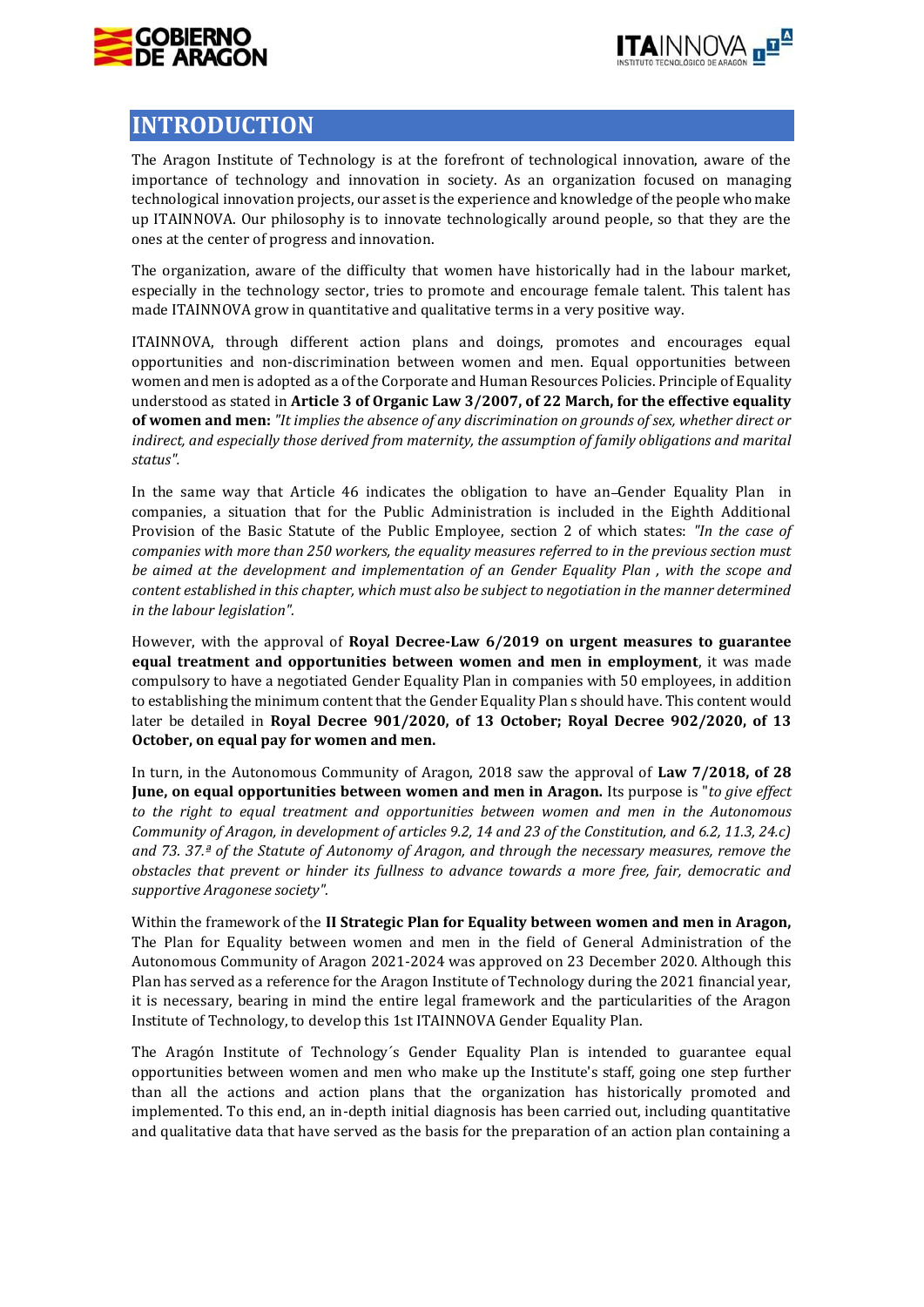



series of measures to correct, improve or continue working on those areas that could be improved or continued in terms of equal opportunities between women and men.

By achieving this, it also seeks to support the construction of prosperous and sustainable societies, which in the business sphere is intrinsically related to the promotion of safe, non-discriminatory environments focused on Continuous us improvement.

This action is aligned with the **Sustainable Development Goals that the United Nations<sup>1</sup> set in its 2030 Agenda.** Each goal has specific targets that involve working based on strong principles and values, with a shared vision that puts people and social progress at the center.



Specifically, the 1st Plan for Equal Opportunities between women and men of The Aragón Institute of Technology is aligned with **Objectives 5 and 8.**

**Goal 5**: *Achieve gender equality and empower all women and girls. So that new structural frameworks for women's equality in the workplace are put in place and harmful practices against women are eradicated.*

**Goal 8**: *Promote inclusive and sustainable economic growth, employment, and decent work for all. As the creation of quality jobs remains a major challenge. To achieve sustainable economic development, societies must create the conditions for everyone to have access to decent employment conditions, stimulating diverse and equitable environments.*

In this way, the development of a corporate strategy that considers sustainable and socially responsible criteria is a guarantee of growth, given that it focuses on the culture, circumstances and challenges of The Aragón Institute of Technology.

On the other hand, ITAINNOVA is committed to the establishment and development of policies that integrate equal treatment and opportunities between women and men without discriminating directly or indirectly on the grounds of sex, as well as the promotion and encouragement of measures to achieve real equality within the organization, establishing equal opportunities between women and men as a strategic principle of its Corporate Policy.

<span id="page-3-0"></span> $11$  https://www.un.org/sustainabledevelopment/es/obietivos-de-desarrollo-sostenible/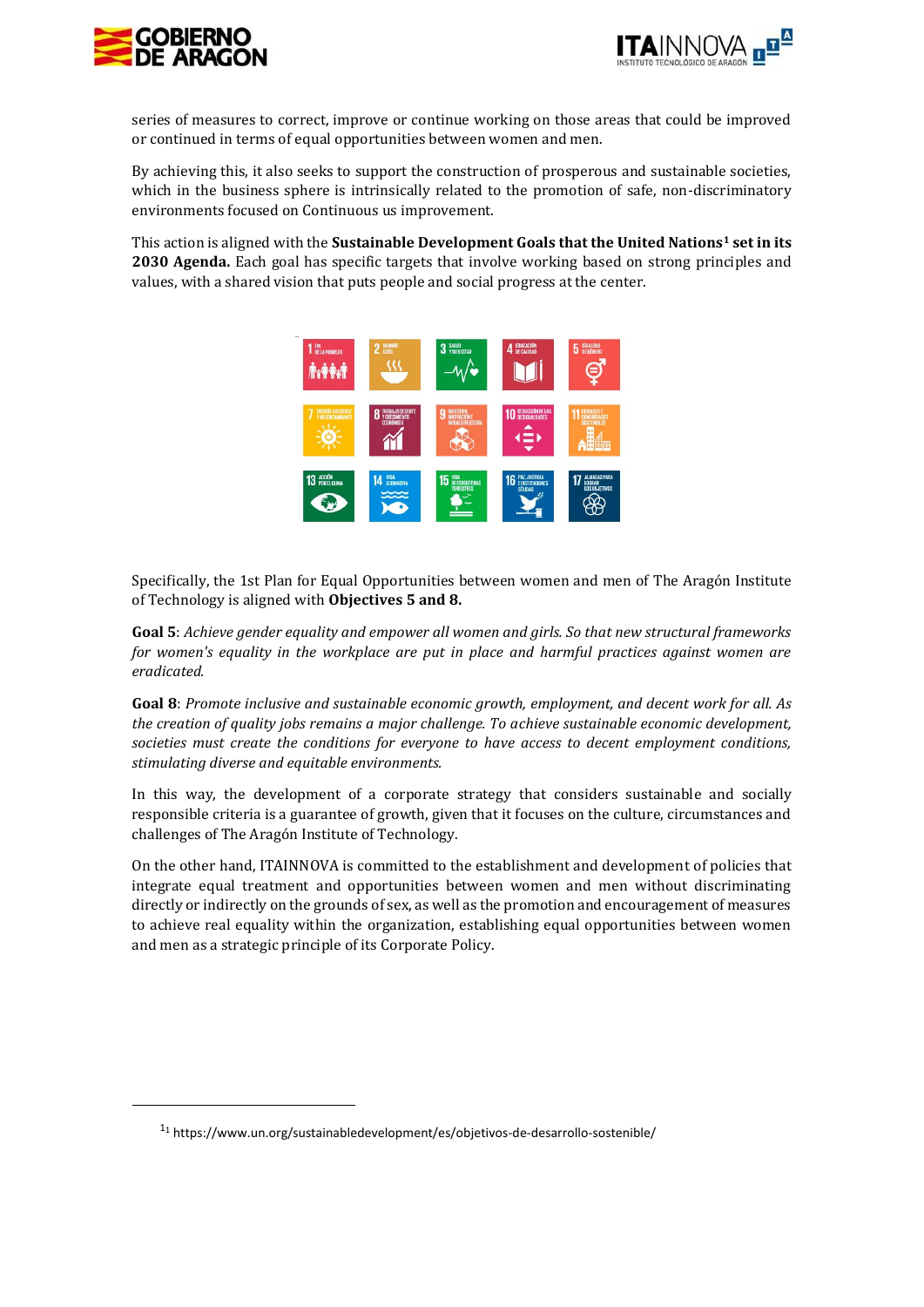



# **PRESENTATION OF THE TECHNOLOGICAL INSTITUTE OF ARAGON**

ITAINNOVA is a non-profit public law entity, recognized at regional and national level as a technology Center whose creation dates to 1984. We are a complex and unique organization.

Since our inception, we have had to adapt to three demanding ecosystems at the same time: the **business market for innovation, the excellence of R&D&I research activity, and public policies and their administrative processes.**

This particular legal nature and the heterogeneity of the activities we carry out obliges us in many cases to adapt and extend the regulatory compliance of our activity and to guarantee equal opportunities in different areas, including equality between women and men.

As a public law entity, the Aragon Institute of Technology would be included in the framework established by the **II Strategic Plan for Equality between women and men in Aragon**, which led to the approval on 23 December 2020 of the **Plan for Equality between women and men in the field of General Administration of the Autonomous Community of Aragon 2021-2024.** Although this Plan has served as a reference for the Aragon Institute of Technology during the 2021 financial year, it is necessary, bearing in mind the entire legal framework and the particularities of the Aragon Institute of Technology, to develop this 1st ITAINNOVA Gender Equality Plan.

Likewise, ITAINNOVA has a long cultural trajectory focused on a clear orientation towards equal opportunities through the deployment of its different action programs. In this respect, it should be pointed out that our field of activity leads us to participate in the Structural Fund Operational Programs, whose **horizontal principles and transversal objectives include equal opportunities, the two aspects of which are: equal treatment between people, and equality between women and men.** This general principle must be applied in all sectors, especially in professional life, education and access to health care, goods, and services.

In terms of equal opportunities, ITAINNOVA is active in R&D&I, where there is greater male employment (69%-70%) according to INE data.

Data According to INE <sup>23</sup>

3

|                                                            |      | Personal en I+D |      |      |      | Investigadores |      |      |
|------------------------------------------------------------|------|-----------------|------|------|------|----------------|------|------|
|                                                            | 2019 | 2018            | 2017 | 2016 | 2019 | 2018           | 2017 | 2016 |
| Total sectores de alta y media-alta tecnología (A+D)       | 30.8 | 30.3            | 31.0 | 30.3 | 31.6 | 31.2           | 31.3 | 30.7 |
| A. Sectores manufactureros de alta y media-alta tecnología |      |                 |      |      |      |                |      |      |
| $(B+C)$                                                    | 28.6 | 27.5            | 29.0 | 28.2 | 30.7 | 28.9           | 29.8 | 29.0 |
| B. Sectores manufactureros de alta tecnología              | 38.1 | 37.5            | 38.9 | 38.0 | 36.3 | 34.2           | 36.3 | 35.1 |
| C. Sectores manufactureros de tecnología media-alta        | 23.0 | 22.1            | 23.4 | 22.9 | 25.7 | 24.7           | 24.9 | 24.5 |
| D. Servicios de alta tecnología                            | 32.7 | 32.9            | 32.8 | 32.2 | 32.3 | 32.8           | 32.3 | 31.9 |
| Total sector empresarial                                   | 30.7 | 30.1            | 30.1 | 29.8 | 31.6 | 31.0           | 30.9 | 30.5 |

Personal e investigadores en I+D por sectores. Serie 2016-2019 (% de mujeres)

Nota: en 2016 cambia la nomenclatura en los literales, obedece a una mayor claridad y no a un cambio metodológico Fuente: Indicadores de alta tecnología. INE

<sup>2</sup>https://www.ine.es/dyngs/INEbase/es/operacion.htm?c=Estadistica\_C&cid=1254736176979&menu=ultiDatos&idp=125 4735576669

https://www.ine.es/ss/Satellite?L=es\_ES&c=INESeccion\_C&cid=1259925527911&p=%5C&pagename=ProductosYServ icios%2FPYSLayout&param1=PYSDetalle&param3=1259924822888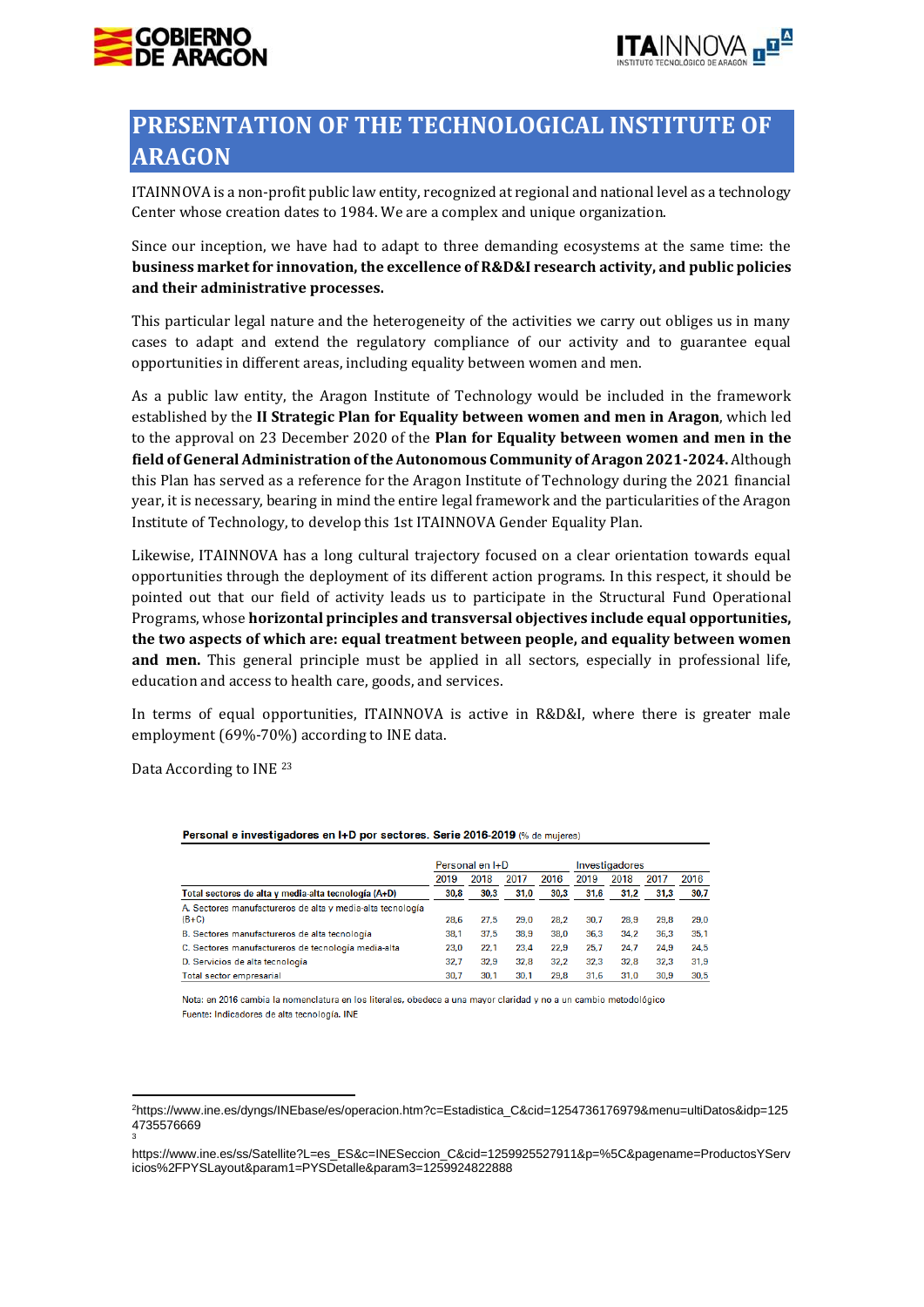



# <span id="page-5-0"></span>**OBJECTIVES OF THE GENDER EQUALITY PLAN**

This Gender Equality Plan includes a series of objectives, of a general nature and application to the whole organization<sup>4</sup>:

- ✓ Promote the principle of equal treatment between women and men, guaranteeing equal professional opportunities in employment, selection, remuneration, training, development, promotion and working conditions.
- ✓ Guarantee the absence of direct or indirect discrimination on grounds of sex, and especially those derived from maternity, paternity, the assumption of family obligations, marital status and working conditions.
- ✓ Eliminate all manifestations of discrimination in internal promotion and selection in order to achieve a balanced representation of women in the workforce.
- $\checkmark$  Apply a gender perspective to all areas, policies and decisions of the organization (gender mainstreaming).
- $\checkmark$  Preventing sexual harassment and harassment based on sex, training and developing, where appropriate, actions related to conduct, as well as knowledge of the protocol for action to protect all female and male employees.
- Promote through communication and training actions equal opportunities and the elimination of unconscious gender bias at all organizational levels and especially in those positions that involve decision-making.
- $\checkmark$  To promote the reconciliation of professional and personal life for all ITAINNOVA employees, regardless of their seniority.
- Ensure equal pay for work of equal value.
- Integrate the gender dimension throughout the organization and especially in the field of Research, by: promoting women's participation in science and research; and addressing the gender dimension in research.
- $\checkmark$  Generate a positive social impact on equal opportunities, through actions in the context of science and technology and in the economic and business fabric.

# <span id="page-5-1"></span>**SCOPE OF APPLICATION**

This Gender Equality Plan will **apply to all employees of The Aragón Institute of Technology (**Q5095008H) regardless of their hierarchical level or any other aspect and will be equally applicable to all work centers.

The Collective Bargaining Agreement applicable is the so-called "Pact for the Application of the VII Collective Bargaining Agreement for the employment personnel of the Government of Aragon, at the Technological Institute of Aragon (agreement code 72000342012009).

The Technological Institute of Aragon has **two work centers**, one located in Zaragoza and the other in Huesca. The activity of both centers is in R&D, through the development of projects and services.

The **Zaragoza work center is** located at C/ María de Luna nº 7-8 in Zaragoza. Composed of 214 people<sup>5</sup> , of which 82 are women and 132 men.

The **Huesca work center is** located at CR/ de Zaragoza, Km.566 - Parque Tecnológico Walqa-Huesca. Composed of 2 people<sup>6</sup>, all of them men.

<sup>4</sup> These objectives, both quantitatively and qualitatively, are developed through the section "Lines of action and measures of the Gender Equality Plan ".

<sup>&</sup>lt;sup>5</sup> Data as of the reference date for the analysis of the Gender Equality Plan.

 $6$  Data as of the reference date for the analysis of the Gender Equality Plan.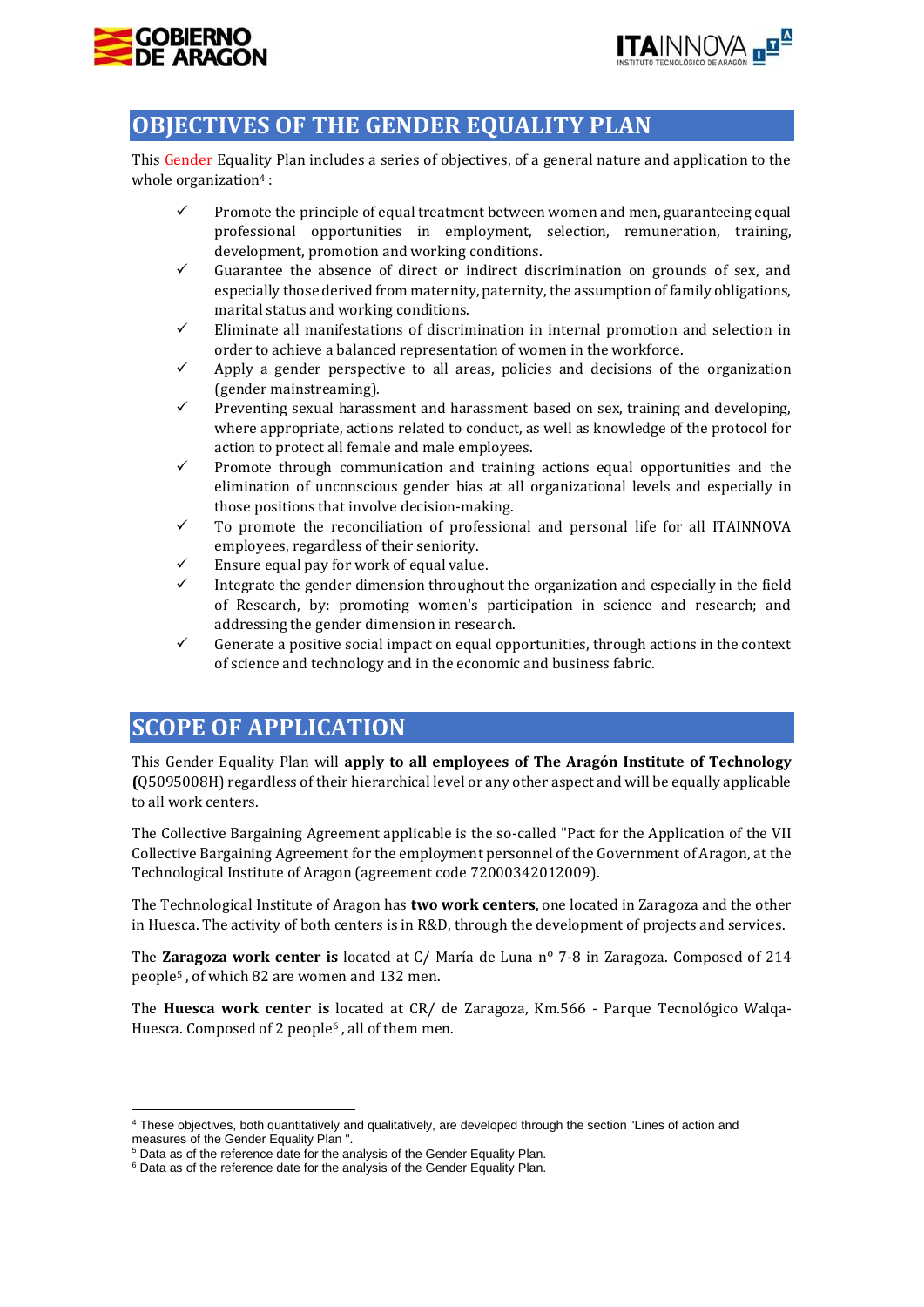



# <span id="page-6-0"></span>**ENTRY INTO FORCE AND PERIOD OF VALIDITY**

This ITAINNOVA´s Gender Equality Plan **come into force the day after its signature and will be in force until 31 December 2024.** 

Three months before the end of the plan, the parties will meet to set up the Negotiating Committee for the next Gender Equality Plan, whose mission will be to draw up and approve a new diagnosis and subsequent Gender Equality Plan, adapted to current legislation and including a salary audit.

# <span id="page-6-1"></span>**MEANS AND RESOURCES FOR ITS IMPLEMENTATION**

In the development of the Gender Equality Plan, ITAINNOVA has the **facilities, equipment, technical and material means for the deployment of the Gender Equality Plan;** likewise, the leadership of its deployment is assumed by the Organizations' Management with the assignment of people with training and experience in equality in the Human Resources team, focused on its deployment, as well as through the assignment of sufficient economic resources to fulfil the proposed objectives.

There is a shared commitment with social representation, through the allocation of means and resources, as developed both in the section on "Axes and Measures of the Gender Equality Plan " and in the section on "Equality Commission: Monitoring and Evaluation".

# <span id="page-6-2"></span>**PARTIES TO THE CONTRACT**

A Negotiating Committee is created, made up of representatives of the entity and legal representatives of the workers at the Zaragoza center and the trade union committee constituted in accordance with the terms established in the applicable regulations, in representation of the workers at the Huesca center.

The management of the entity and the Works Council have each appointed their representatives to the Equality Committee. The structure of this Committee is set out in minutes at the time of its constitution.

**The Gender Equality Plan Negotiating Committee is made up of,** representatives of the Company, 5 representatives; and on the social side by the Works Committee of the Zaragoza center (3 representatives) and the most representative Trade Union Organizations CCOO (1 representative) and UGT (1 representative), according to ITAINNOVA's sector of activity.

The aim of this Commission is to create a space for dialogue where its members can have fluid communication, so that the agreements and measures adopted throughout the development of the actions are carried out with the consensus of the people and parties involved.

The **main functions of the** Equality Commission are:

- Negotiation and elaboration of the diagnosis, as well as the negotiation of the measures that will make up the Gender Equality Plan.
- Preparation of the report on the results of the diagnosis.
- Identification of the priority measures, in the light of the diagnosis, their scope of application, the material and Human Resources necessary for their implementation, as well as the persons or bodies responsible, including a timetable of actions.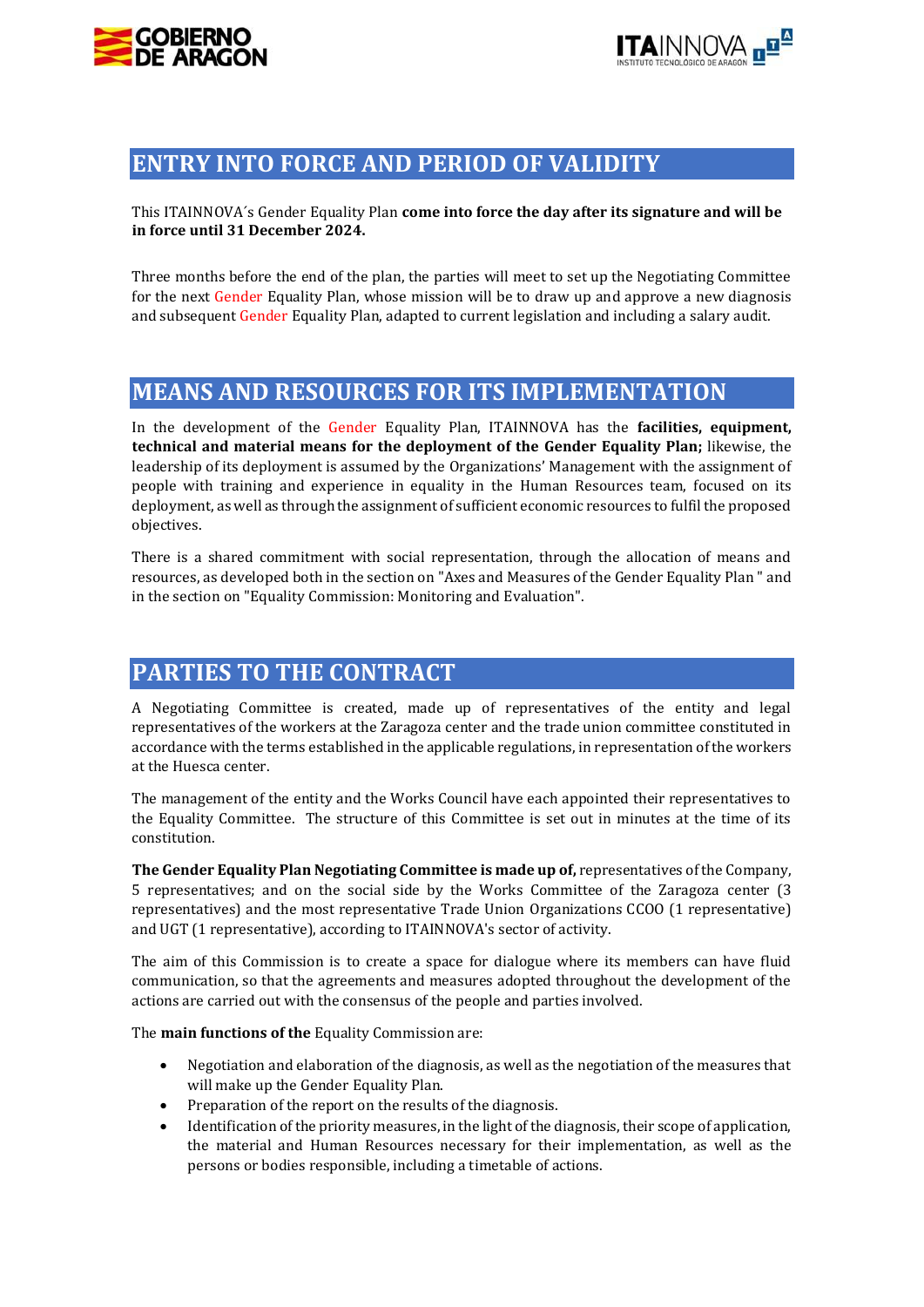



- Promoting the implementation of the Gender Equality Plan in the entity.
- Definition of the measurement indicators and the instruments for collecting information necessary for monitoring and evaluating the degree of compliance with the measures of the Gender Equality Plan implemented.

Both the commitment made by the company and all the information relating to the plan will be communicated to the workforce through the established means of communication to ensure the widest possible dissemination of the information.

# <span id="page-7-0"></span>**DIAGNOSIS**

## <span id="page-7-1"></span>**Methodology**

For the preparation of this Plan, a diagnosis of the situation has been carried out in which **quantitative data** has been analyzed in depth, completing the diagnosis with an analysis of **qualitative data** to examine those phenomena that could be observed but not measured.

In both analyses, the areas of analysis agreed by the commission and those used by the general administration of the Government of Aragon have been used as a reference, adapting them to the reality, needs and particularities of the Aragon Institute of Technology, as well as the parameters and areas established by the general regulations.

An analysis has been carried out with a study of the data, by sex, analyzing the **horizontal segregation in order to** identify whether there is a concentration of data in certain positions or particularities of each variable analyzed; and the **vertical segregation so as to** identify whether there could be an unequal distribution of these data between men and women.

## <span id="page-7-2"></span>**Object of study**

Staff of The Aragón Institute of Technology who have an employment relationship with the organization.

In order to analyze all the data and to know the degree of compliance with the principle of equality, a quantitative study of the situation of the organization has been carried out through the exhaustive collection of data on the staff, as well as on the personnel and employment policies of the organization in the following areas:

#### **General data**

- Distribution of staff by gender.
- Distribution of the workforce by age.
- Distribution of the workforce by educational level and gender.
- Distribution of staff by type of contract.
- Distribution of staff by seniority.
- Professional categories.

#### **Selection and recruitment process**

- Number of new recruits.
- Number of new recruits.
- Number of new recruits undergoing training.
- Number of applications received.

#### **Professional classification**

- Number and percentage of women and men by professional category.
- Number and percentage of women and men per post, according to catalogue of posts.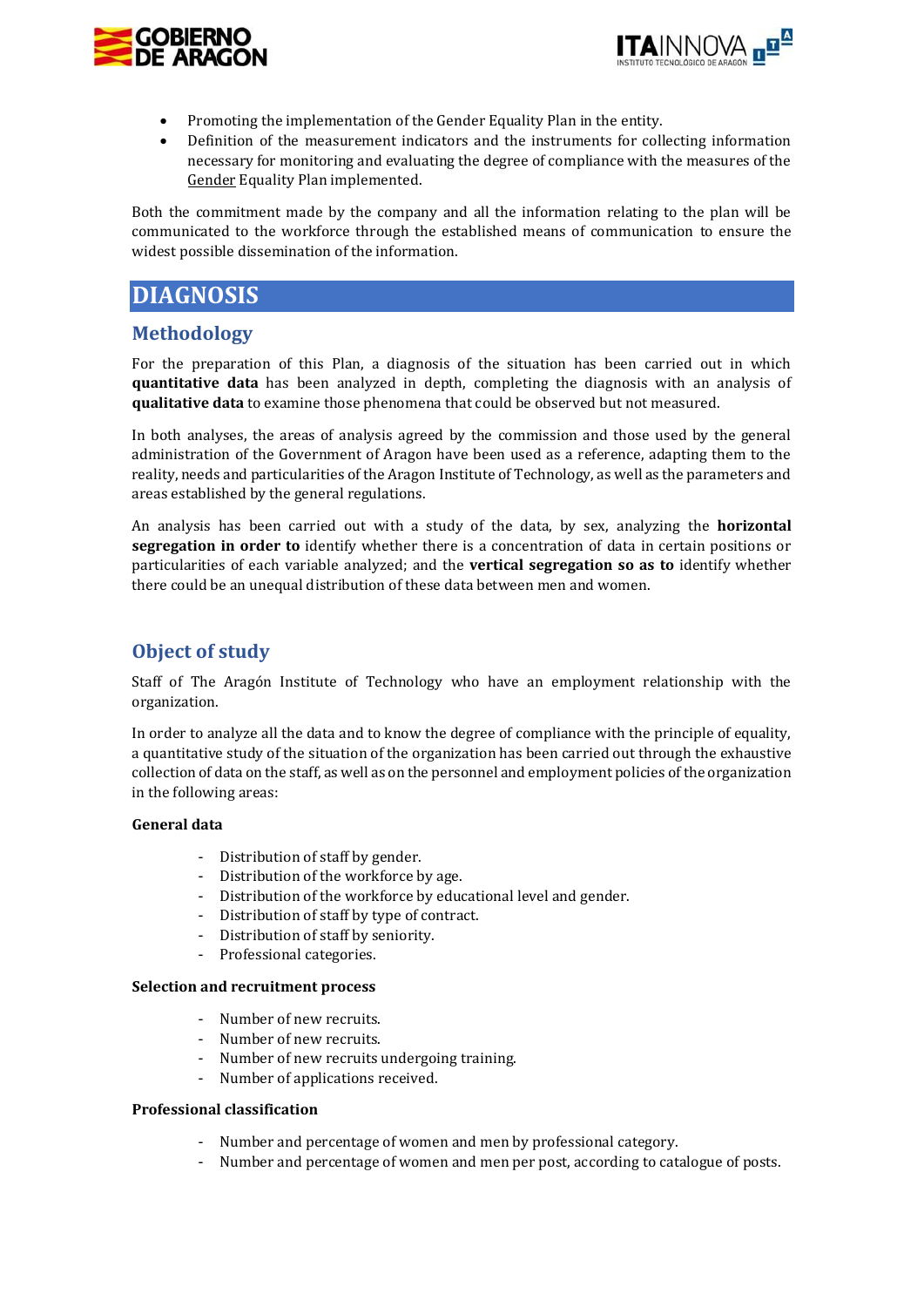



#### **Training**

- Working hours of training. Number and average values.
- Total hours of training. Number and average values.
- Number of grants received for training, according to agreement.
- Number of people with access to the Internal Training Plan, by corporate areas and training blocks.

#### **Under-representation of women**

- Bodies or committees where women are under-represented (board of directors, management committee, business advisory committee, management committee, works council, health and safety committee, etc.).

#### **Career advancement**

- Number of persons employment stabilisation, recent years.
- Number of people with access to pay changes, recent years.

#### **Working conditions, wage audit:**

- Number and percentage of men and women by type of contract and working day.
- Number of employees who have taken some kind of leave of absence or leave of absence to care for family members.
- Number of hours of unjustified annual absenteeism.
- Other measures such as teleworking, digital disconnection, prevention of occupational risks.
- Wage audit.

#### **Remuneration**

- Distribution of the workforce by pay grade and job/professional classification, broken down by gender.

#### **Prevention of sexual and gender-based harassment**

- Processes and, where appropriate, actions aimed at preventing sexual or gender-based harassment.

#### **Co-responsible exercise of the rights of personal, family and working life.**

Measures implemented in work-life balance, and distribution of use of measures, by sex.

In order to **complete the analysis of the diagnosis,** a **survey** was carried out on the state of equality. All the people who have a professional relationship with ITAINNOVA were able to take part in the survey.

Responses were received from 81 people, representing a 37% participation rate.

This participation, by sex, was balanced, with 36 women (44%) and 41 men (51%) responding to the different questions posed, with 4 people (5%) not identifying their sex for the purposes of participation and response to the socio-demographic variable.

Likewise, the distribution of participation in the survey, according to age groups and educational levels, is like the distribution of the data used in the quantitative analysis.

The survey was divided into **different areas** that were agreed upon in order to segment the diagnosis and deepen the data obtained in the qualitative analysis. The areas included in the analysis are:

- **Reconciliation measures**
- **Equal pay**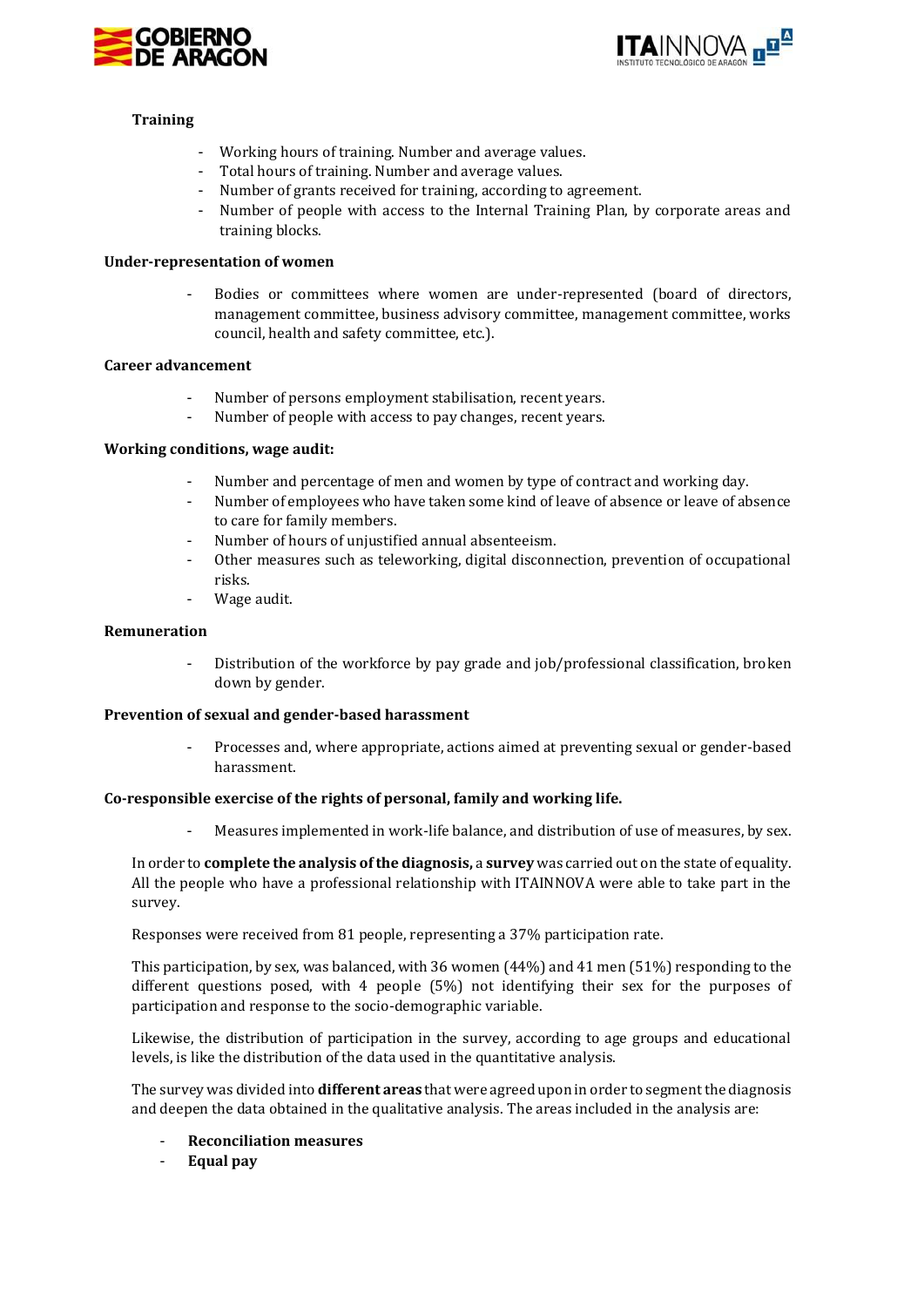



- **Diversity**
- **Sexual and gender-based harassment**
- **The Institute's commitment to equality**
- **Access to employment**
- **Professional career**
- **Training**
- **Working conditions**

## <span id="page-9-0"></span>**Time period analyzed**

For each of the variables analyzed, the starting point was the study of quantitative data for the year 2020.

Once these initial data had been analyzed, we proceeded to analyze their trend by analyzing at least two or three previous years, always depending on the existence of data, due to the complexity of obtaining some from the corporate information systems, as well as the agreements and usefulness detected by the committee, and in some of the variables we analyzed the trend over the last five years.

## <span id="page-9-1"></span>**Diagnostic Report**

#### <span id="page-9-2"></span>**General characteristics**

At the time of closing the diagnostic analysis carried out, the Aragon Institute of Technology had a **staff of 216 people: 82 women (38%) and 134 men (62%).** This figure is close to, although it does not reach, the recommendation of the first additional provision of Organic Law 3/2007, of 22 March, for the effective equality of women and men, in relation to the balanced presence or composition<sup>7</sup>. and improves on the data for the sector<sup>8</sup> .



In terms of **age distribution**, it can be seen that the percentage of women in the workforce varies throughout the time series in the 24-34 age range. This situation is consistent with the existing turnover in the organization, due to the incorporation and departure of personnel undergoing training within the scholarship program.

It is a staff with a high **level of seniority and stability**: around 74-75% of both women and men have been with ITAINNOVA for 9 years or more.

About the distribution in terms of **educational level**, the most representative group is the group with a university degree, without a doctorate, where the representation of women reaches a maximum of 35.83 %.

<sup>&</sup>lt;sup>7</sup> Balanced presence is understood as the ratio in which neither sex is above 60% or below 40%.

<sup>&</sup>lt;sup>8</sup> See section of the report "Presentation of the Instituto Tecnologico de Aragón".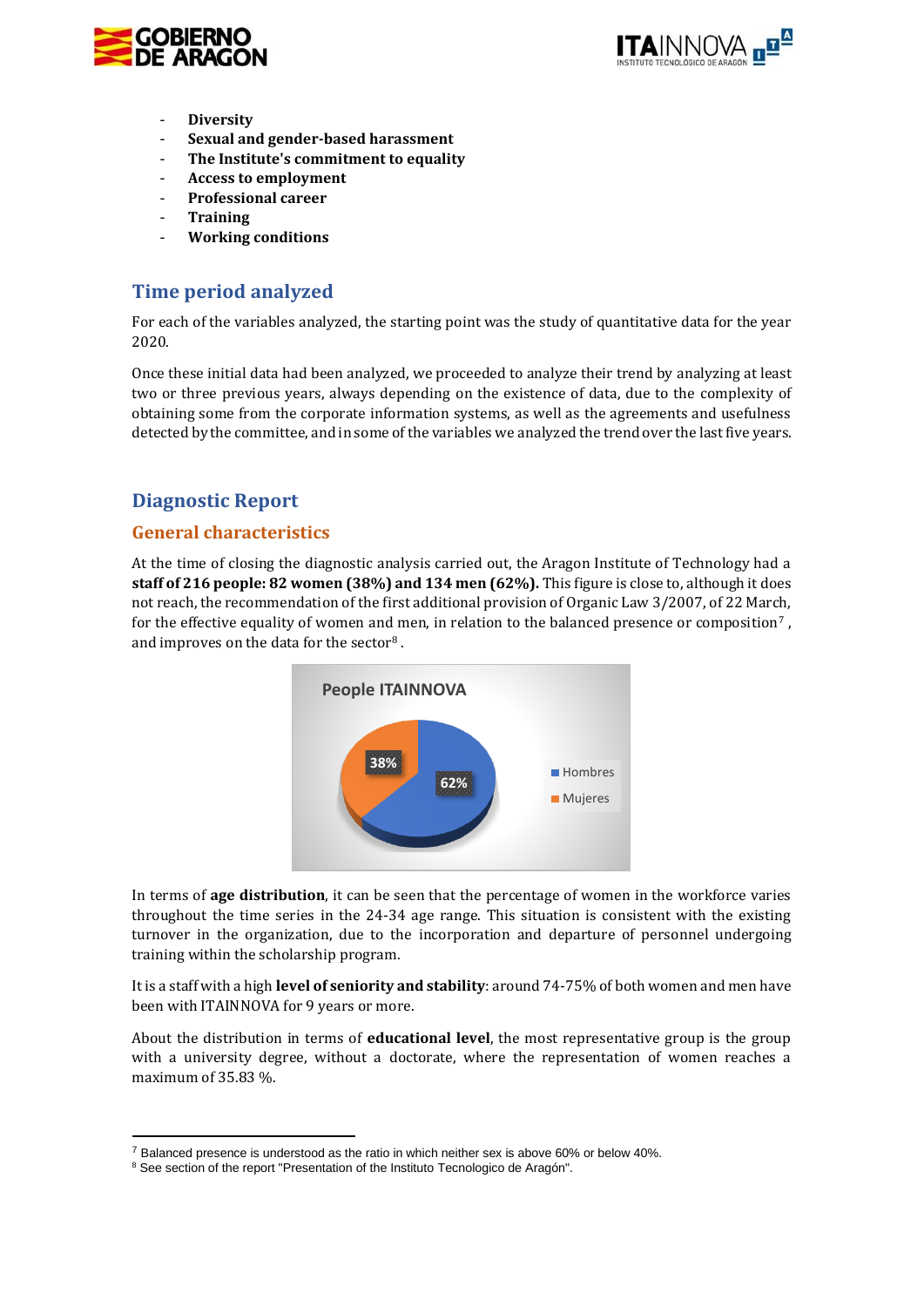



The **type of recruitment** follows the same pattern in terms of the representation of women and men as that observed in general percentages, so there is no pattern that could reflect any inequality by sex in this respect.

In terms of **professional categories,** the "Technician" category<sup>9</sup> is the category with the highest percentage of representation in the organization: 72% of women and 82% of men. The gender distribution within this "Technician" category is 35% women and 66% men, which follows a similar pattern to the composition of the workforce.

Other professional categories, whose representativeness in the organization is lower, do not comply with the premise of balanced composition established by law, being feminized ("Administrative") or masculinized ("Auxiliary Technician").

With this structuring of the organization, the following conclusions have been drawn from the analysis.

#### <span id="page-10-0"></span>**Selection and recruitment process.**

The total sum of new recruits by gender for the period analyzed shows **a similar range of equality (40% / 60%) to the staff configuration (38% / 62%)**.

The greatest number of new recruits with contracts is produced by people on training periods, i.e. scholarships with internships, with significant variability and a difference in the number of women compared to men, so it was decided to analyze, in relation to this data, the applications received by the organization. The percentage of women who apply to join the Institute is substantially lower than that of men.

In relation to the access to employment, the survey revealed that 80% of people consider that both sexes have the same options for access to grants and positions on the ITAINNOVA staff. And 82% consider that there is no discrimination on the grounds of sex in access to job offers.

These data seem to make clear **a perception of equal opportunities in access**.

#### <span id="page-10-1"></span>**Professional classification**

A double analysis is carried out, based on the **professional categories**<sup>10</sup> set out in the **collective bargaining agreement** and based on the **catalogue of posts** approved in 2017 in the organization. The data analyzed in this section correspond to 2020.

As can be seen from the data, as well as from different aspects of the typology of the organization described in the section on general characteristics in relation to the incorporations into the organization, the "Technician" category is the most representative in the organization. In turn, there are **feminized professional categories** in the organization**, such as the "Administrative" category; or masculinized ones, such as "Assistant Technician".** However, there is little turnover in these categories, as well as representing a small number within the organization (6% and 10% respectively), which would make it difficult to act on them and for the measures adopted to have a significant impact in terms of correcting the situation.

The **"Technical" category** is where the greatest number of people in the organization are concentrated (79%), being **the most representative** and where the possibility of carrying out a greater number of actions to have an impact in terms of gender equality is contemplated.

<sup>&</sup>lt;sup>9</sup> In this report, the names of the professional categories included in the Collective Bargaining Agreement are used, although these names will be reformulated in terms of inclusive language.

<sup>&</sup>lt;sup>10</sup> The denomination established in the professional classification (Technician/Assistant Technician/Administrative, etc.) is used for a better understanding. The denomination will be neutralised according to the action plan.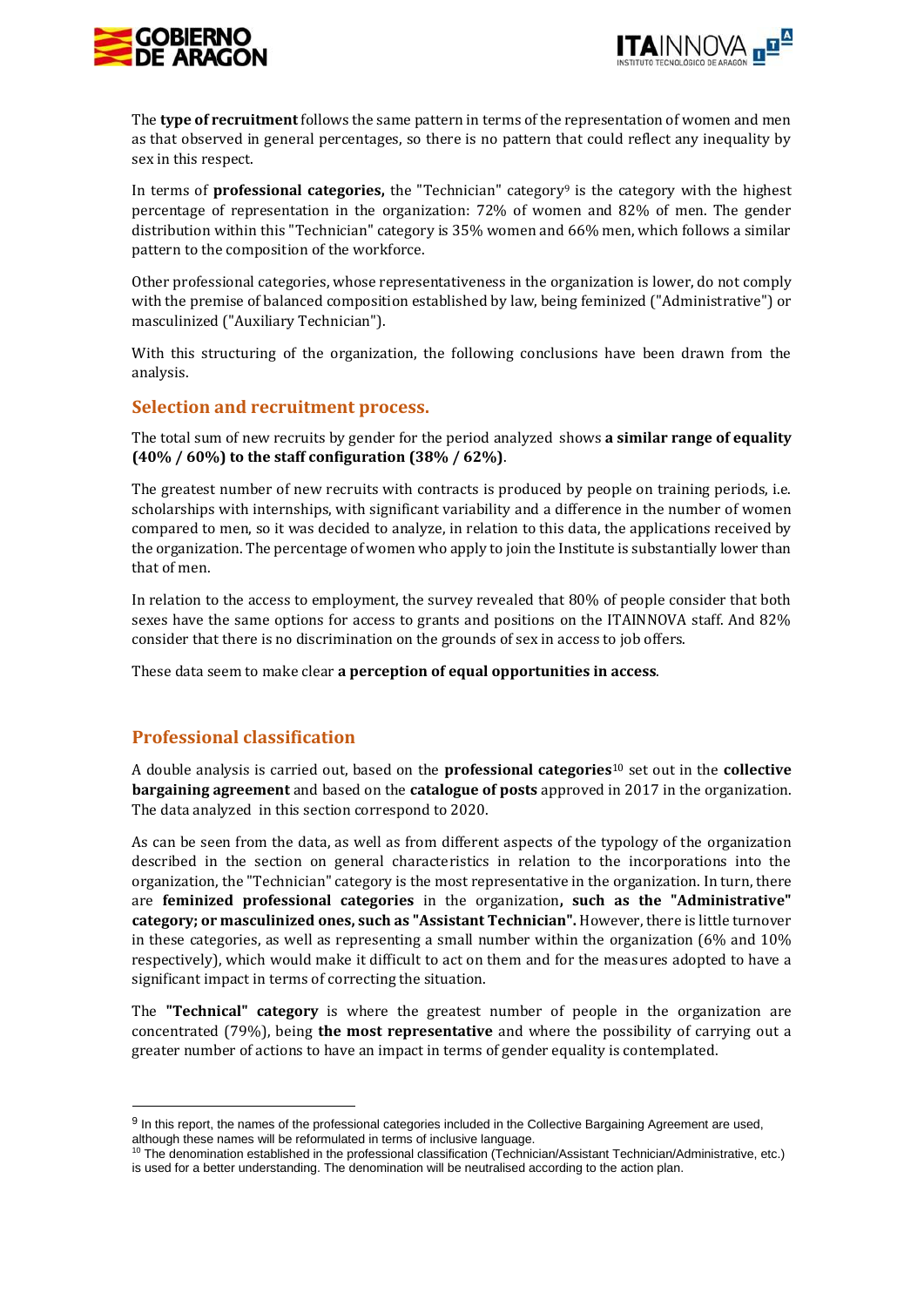



The analysis of the data, according to the classification established by the organization's catalogue of posts, shows **a pattern of distribution between women and men in all the technical profile posts linked to the technological field** ("R&D&I Technician" and "Transfer Technician") **like that shown in the distribution of the general workforce (32% women - 68% men).** However, in the **"Corporate Technician" posts, women (59%) represent a higher percentage** than men (41%), being a balanced percentage between 60% and 40% respectively.

An analysis of the **distribution of the workforce among the different professional categories in relation** to the qualifications required for access to jobs shows that **there is no gender gap**, with more than three quarters of the workforce, both men and women, being classified in the **most highly qualified professional category.**

#### <span id="page-11-0"></span>**Training**

The analysis has shown a **balanced situation in access to total hours of training over the** years, although this situation deviates slightly in favor of men in the year 2020.

Although women's working hours of training are slightly lower than men's, compared to the percentage weight of both sexes within the organization, the ratio of working hours of training to total hours of training is higher for women.

The average information on access to training, by sex, shows that the participation of women (54%) is slightly higher than that of men (46%), so there does not seem to be a gap on this point.

Looking at the access to the training aid provided for in the collective agreement, access to it is equally balanced between women and men.

In relation to the internal training plans promoted by the organization, there was a balanced participation of both women and men in the different areas of internal training, except in one of them, "ITAINNOVA Technologies", where the participation of women was lower than that of men. This last aspect (ITAINNOVA Technologies) will be taken into consideration in the design and deployment of internal training plans.

As far as access to training is concerned, according to the survey results, 86% of people consider that there is no discrimination of any kind and the remaining 14% do not take a position.

Of all of them, 95% consider that they personally have not had any problems in accessing training because of their gender.

#### <span id="page-11-1"></span>**Career advancement**

For the purposes of professional promotion, the analysis of this variable has been analyzed in two ways: **the stabilization of the hiring of people,** moving from temporary to permanent contracts; **and changes in remuneration,** regardless of the type of post occupied.

In relation to the **stabilization of hiring**, of the total number of permanent hires made in the period 2017-2020, 35% are women and 65% men. These data show a similar pattern to the composition of the workforce.

In relation to **pay changes,** in the period 2018-2020, 57% of the total changes in pay levels are for women and 43% for men.

In addition, and in relation to this area of analysis, the committee identifies the existence of a formula, through the designation for technological coordination, consultancy, or technological reference tasks, which could also be understood as professional promotion through the assignment of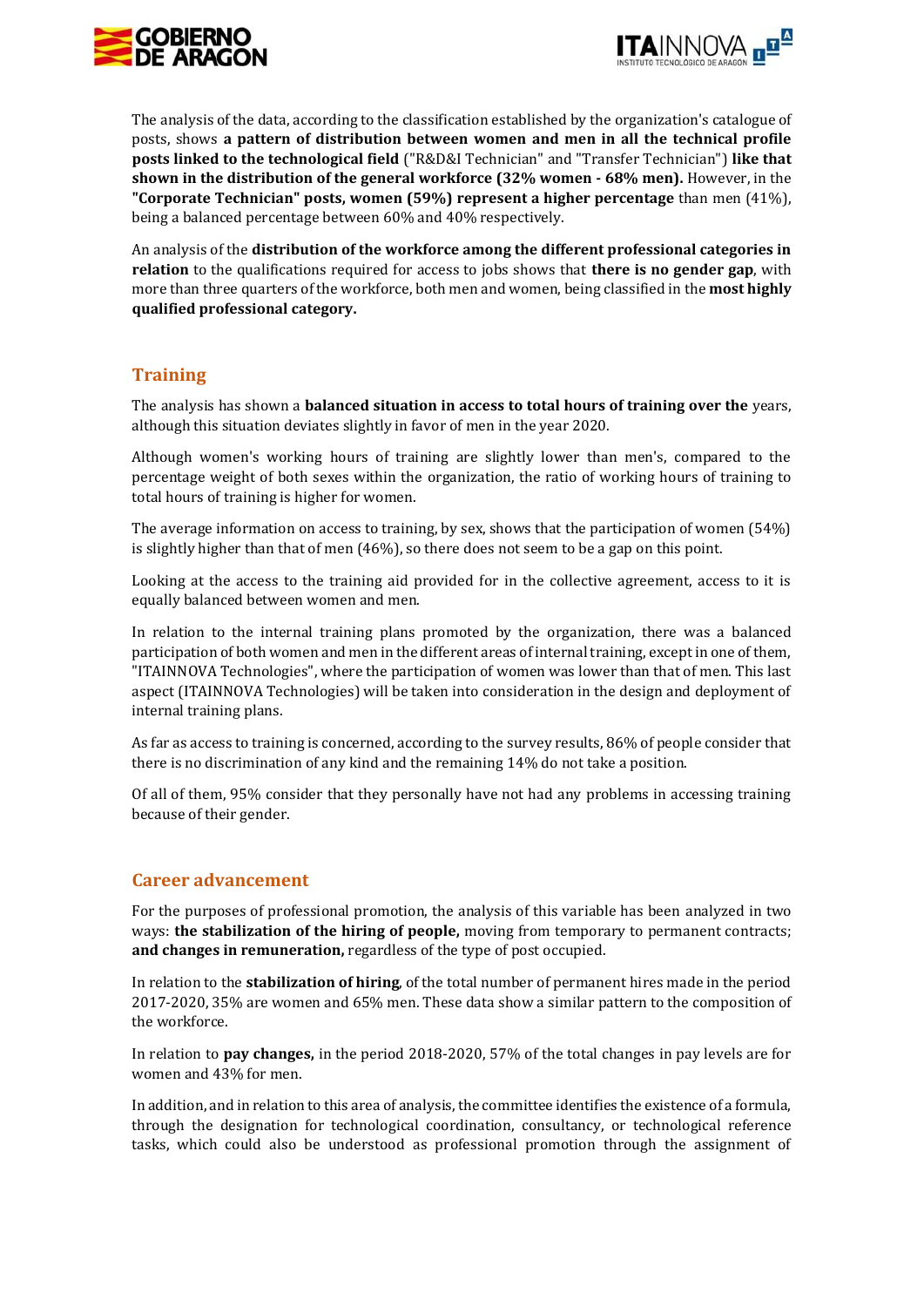



accessory activities/functions that may also be associated with changes in remuneration. This issue will be addressed in the action plan.

When asked whether they consider that there are equal opportunities for **promotion in the Institute** for women and men throughout their professional life, 63% of the people in the organization consider that there are equal opportunities; 14% consider that this equality does not exist, 82% of them are women. 20% of the participants do not position themselves in any of the directions and 4% consider that women are having more opportunities.

These figures are data to be explored through the action plan, to avoid favouring, if any, one sex over the other, which could represent a globality in the organization.

On the other hand, in relation to the possibilities of **changing jobs,** 60% of people consider that both women and men always have the same opportunity, the remaining 40% consider that there is the possibility, although less frequently.

75% of people consider that there is no **gender discrimination in career development,** compared to 6% who consider that there is, or 19% who do not take a position one way or the other.

Finally, the organization was asked about their perception of **the impact or handicap that the fact of being a parent could have had on their professional development.** 48% considered that this vital fact did not represent a handicap; 41% did not take a position and 10% considered that being a parent did represent a handicap, of which 88% were women. It is considered that these data should be considered when encouraging that this fact is not a problem for anyone and, therefore, when developing the action plan.

## <span id="page-12-0"></span>**Working conditions, including gender pay audit.**

Different working conditions applicable to people at the Aragon Institute of Technology have been analyzed.

In relation to the **type of contract**, the existing pattern of type of contract and working hours indicates that there is no gender criterion that makes a difference in relation to the type of contract or working hours. The pattern, in this sense, is the same as that detected in the configuration of the staff data.

With a view to identify differences in working conditions, the **distribution of accidents at work** is analyzed. The level of accident rate is low and there is no evidence of a gender pattern leading to a higher percentage of accidents.

Likewise, in relation to **occupational risk prevention** and the consideration of the sex variable when assessing risks, we asked about the belief that this variable was considered in the assessment of occupational risks. In this sense, there is a high degree of ignorance, as 57% of people say they do not know or did not answer, compared to 28% who believe that sex is considered in risk assessments and 15% who consider that it is not considered. This aspect will be addressed through the action plan.

The survey also analyses aspects relating to working conditions (working hours, working time and distribution, work teams), especially with a view to subsequently working on the improvement or action plan. In this sense, the following aspects are collected:

> • In relation to the **type of working day,** 74% of people consider that the type of working day favours equality of opportunities. The remaining 26% consider that the working day has no impact on equality.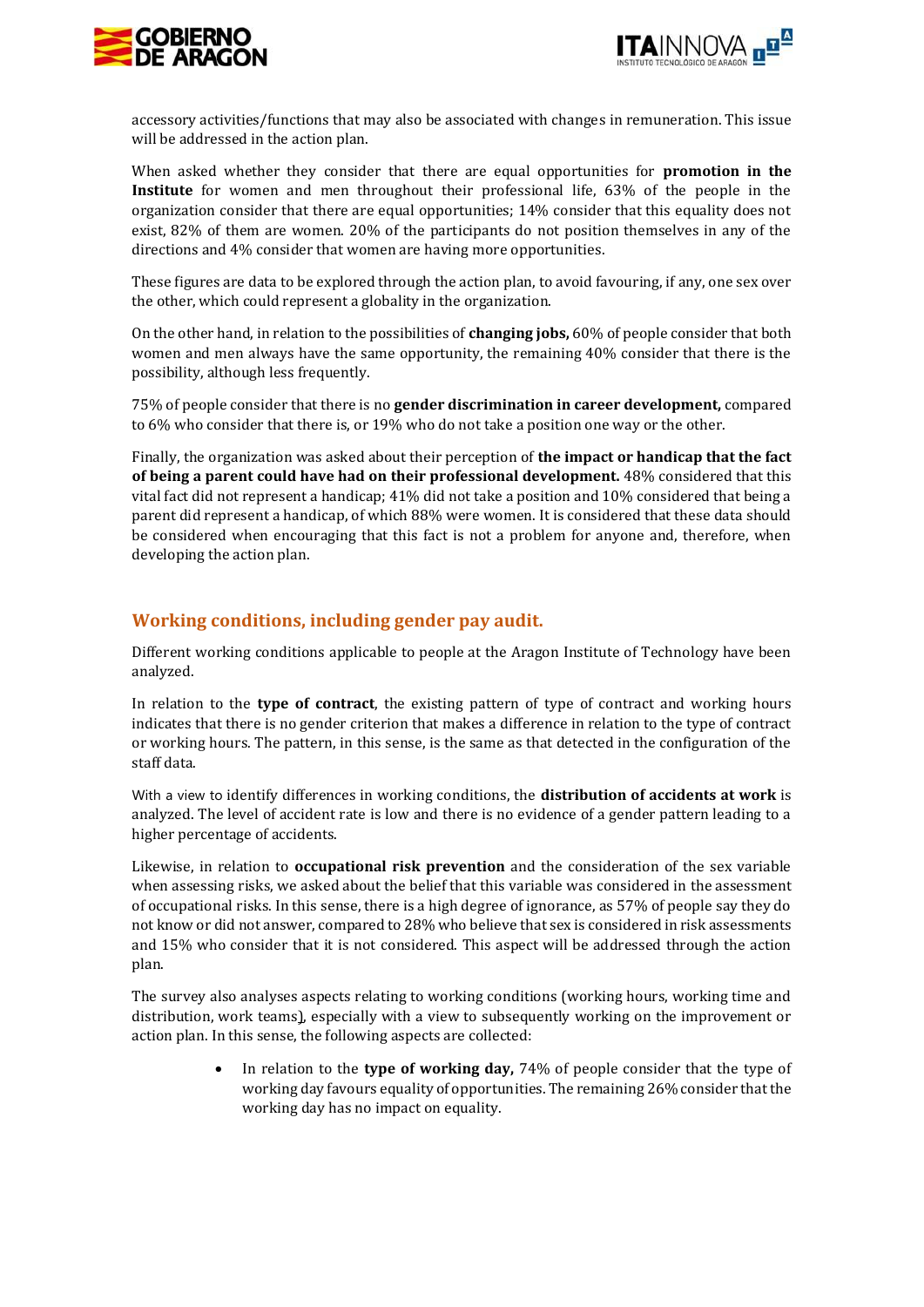



- In relation to **working hours and the possibility of spreading them over the working day,** 88% consider that they do help to reconcile personal, professional, and family life.
- In relation to the Institute's **work teams**, it was considered appropriate to find out to what extent they are suitable, taking gender into account. All the people considered them to be adequate.

#### **Wage audit**

In order to carry out the salary audit, we have taken as a reference the remuneration data (average basic salary, salary supplements and extra-salary supplements) for the year 2020<sup>11</sup> . We have worked on average and median data.

The **average data**, for the entire **wage bill,** indicate an overall wage gap of 4% (understood as salary, salary supplements and non-wage supplements). Analyzing this gap in more detail, in the professional categories, the data indicate a 4% in favour of men in the "Technician" category; 2% in favour of men in the "Assistant Technician" category; and 19% in favour of women in the "Administrative" category,

The deviation detected in the "Administrative" category is due to the fact that, within this category, the posts of administrative, administrative assistant and service personnel are included, so that the data are distorted and there is no gap.

Differentiating the data broken down into the different professional categories and salary concepts, we find the following:

#### **1. Analysis of wage concepts:**

- I. Category "Administrative". There is a deviation in the basic salary of 21%, with women's earnings being higher than those of men.
- II. Technician" category. There is a gap in basic salary of 3% on average, with men receiving a higher salary.
- 2. **Analysis of salary supplements.** In both the "Technician" and "Assistant Technician" categories, there is a gap of 22% and 17% respectively, with men receiving more. The allowances included are seniority, ancillary tasks, social action, training agreement, supplementary hours, overtime, allowances and mileage.
- 3. **Analysis of non-wage items.** Although the gap seems high, it is analyzed as a small amount.

A **median analysis of the** wage gap indicates that it is 5%, taking into account all the data (basic salary, salary supplements and non-wage supplements).

The median data yield the same conclusions as those displayed for average data purposes.

In addition to all the information and conclusions that have been developed on salaries, these will be further elaborated in the section "Remuneration", which is developed below.

## <span id="page-13-0"></span>**Co-responsible exercise of the rights of personal, family and working life.**

The Aragon Institute of Technology has implemented different measures that can contribute to the co-responsible exercise of the rights of personal, family and working life.

<sup>&</sup>lt;sup>11</sup> In this section, the number of people is higher as it takes into account all the people who have been in the organization during the year analyzed and not exclusively the data at 31 December as in the rest of the variables analyzed.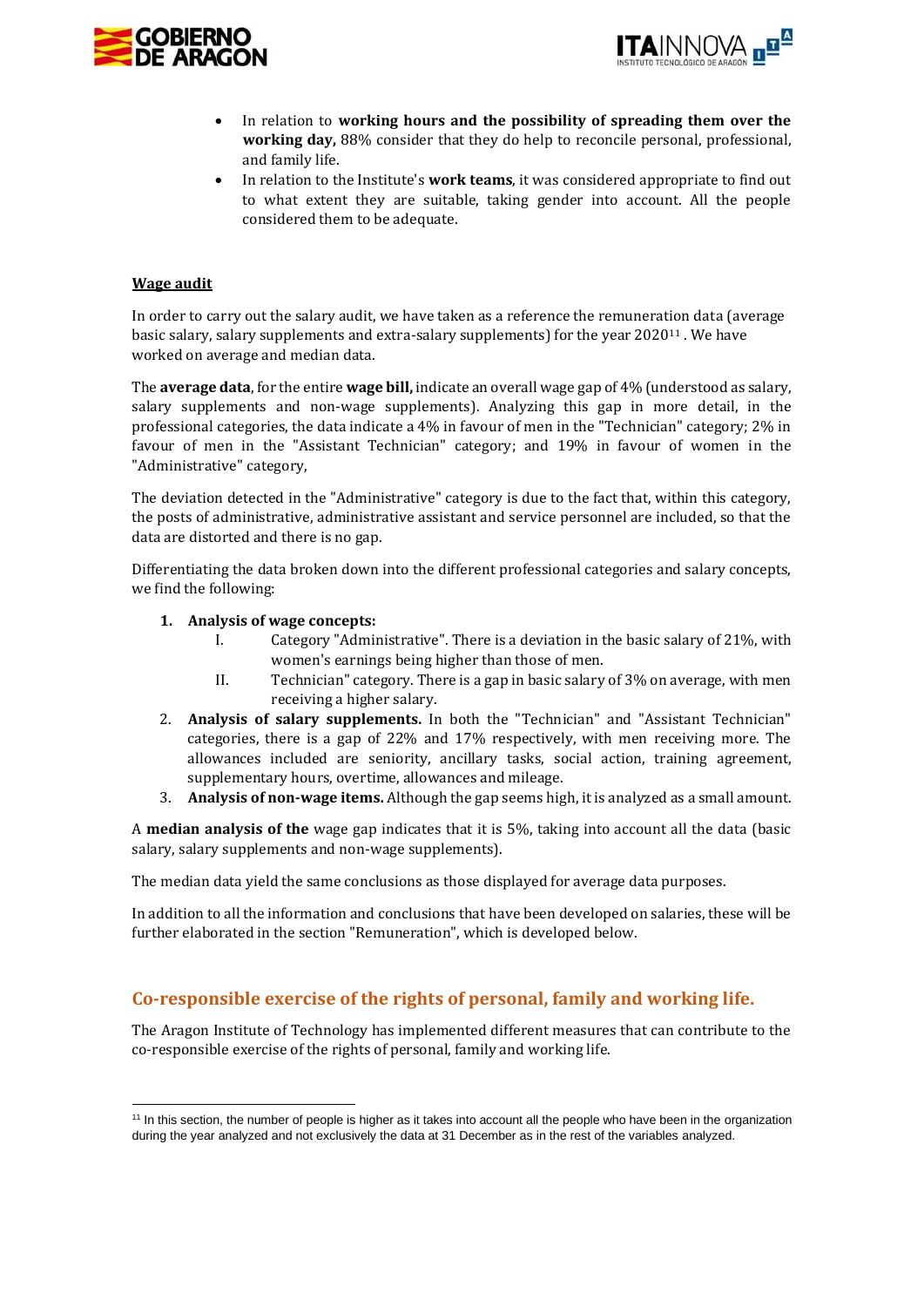



In this sense, there are measures that allow for **flexibility in the working day and in the distribution of working hours; measures to make the workspace more flexible** (remote activity policies); **measures to make professional careers more flexible** (leaves of absence with job reservations for personal and family circumstances, as well as leaves of absence). These measures are included in the Collective Bargaining Agreement and, additionally, they have been extended with different agreements with the social representation and the approval of new laws.

When analyzing the use made of them by the organization in recent years, it can be seen that there is a clear pattern of preferential use by women in the use of **"doctor's** leave". While it is true that the data do not show a difference that could indicate the existence of a problem, they could be evidence of a pattern that invites the conclusion that family care issues are mostly dealt with by women in terms of the use of working time through leave.

These data are consistent with other data obtained at the pay level, where there is a clear prioritization by women in the use through social action of services such as health care insurance.

In relation to **work-life balance measures**, according to the analysis of staff perception through the survey carried out, 95% consider them to be sufficient and totally sufficient, which indicates a broadly positive assessment. The **most highly rated measures** were:

- Flextime flexibility of compulsory presence (78%)
- Remote provision (74%)
- Possibility to distribute the working day (54%)

94% of people have had little or no difficulty in taking leave related to work-life balance.

On the other hand, although the fact that people in the team have taken some leave seems to have had an impact on the rest of the people in the work or technology team, it does not seem to have affected the working climate.

In relation to other aspects such as work meetings held and completed at times that allow for worklife balance; external work meetings and other events held at times that allow for work-life balance; or the existence of situations of discrimination for women related to pregnancy, maternity leave or breastfeeding, the results are positive in terms of the assessment of the existence of measures that allow for adapting these work situations to personal or family reality.

#### <span id="page-14-0"></span>**Under-representation of women.**

In the organization there are different collegiate bodies in which the representation of both sexes can be analyzed. Some of these bodies are included in the organization's Law and Statutes (Governing Board and Business Advisory Committee or CAE; Management Committee and Management Committee); others are bodies derived from general regulations and are of a parity between the representation of the organization and the representation of the workers (Health and Safety Committee); or they are composed solely of social representation (Works Committee).

Looking at the composition of the different committees and councils of the Institute at the end of the period covered by the analysis, and in some cases analyzing the trend in recent years, the following conclusions can be drawn regarding representation:

- **Governing Board**: there is a balanced composition between women (40%) and men (60%).
- **Business Advisory Committee: there is** a gap, where the percentage of women does not exceed 17% of the total number of people on the committee in any of the years analyzed.
- Management Committee: 59% of the people on this committee are women, compared to 41% men.
- **Management Committee**: gender representation is balanced between women (46%) and men (54%).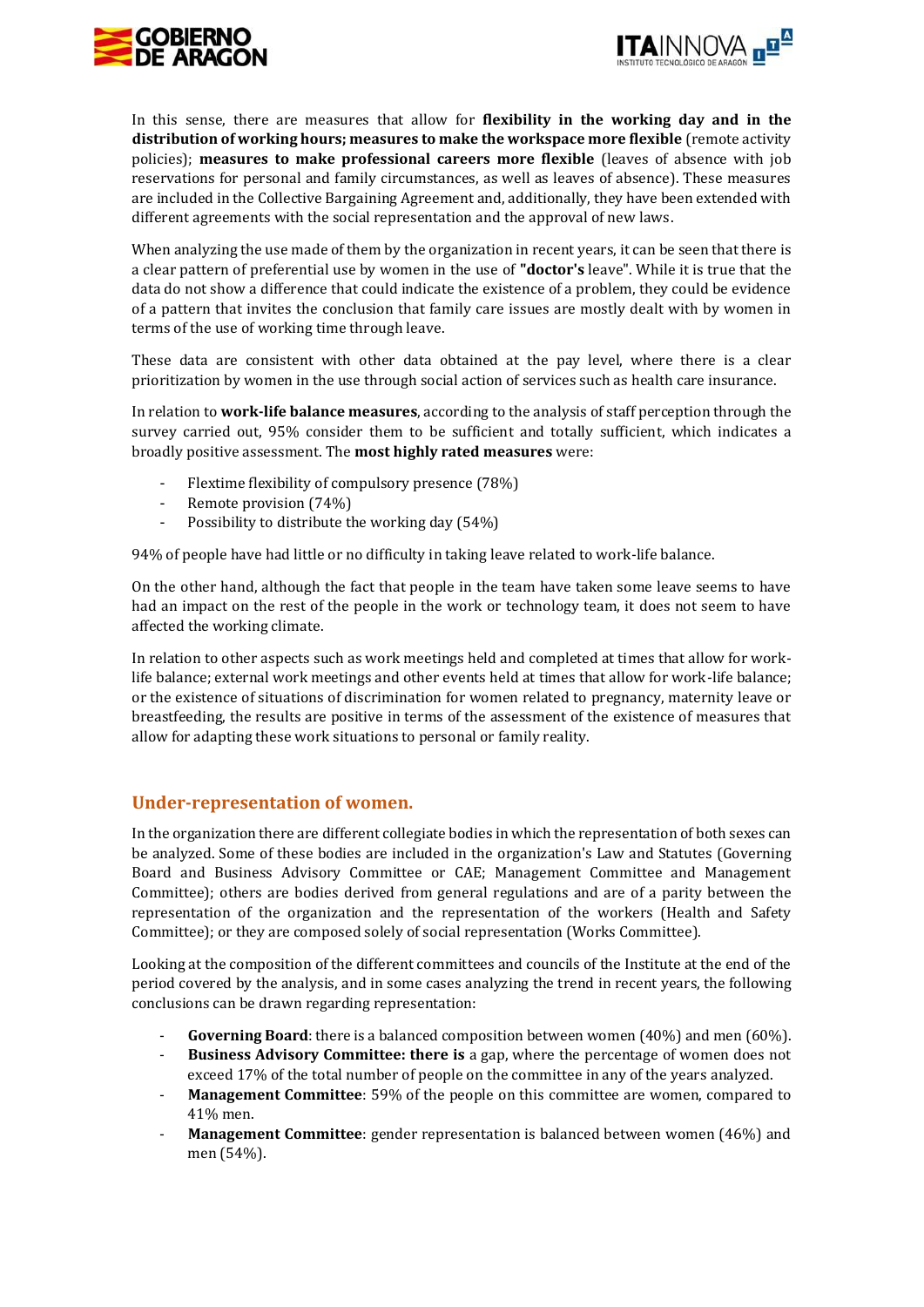



- Works Council: The data show the existence of a gender gap that has been corrected in 2021, so the data are not representative of the current composition. The current representation in this body is 44% women and 56% men.
- **Occupational Health and Safety Committee**: As of 31 December 2020, 33% of the members of this committee were women, compared to 67% men. At present, the representation is reversed, with 67% women and 33% men.

#### <span id="page-15-0"></span>**Remuneration**

In order to carry out an analysis of the remuneration received by the people who make up The Aragón Institute of Technology, the data on remuneration for the year 2020 is analyzed.

The main conclusions drawn from the remuneration received by the Institute's staff are as follows:

**Overall representativeness** of the different wage groups:

- Around 60% of the people in the organization are in salary group "A" (according to the pay structure of the Collective Bargaining Agreement). There are more men than women at higher levels, a situation that is balanced at level 22 (first pay level).
- In pay grade "B", representation is balanced, with a greater number of pay grades where there is a higher representation of women than men than in pay grade "A".
- In relation to salary group "C", where the professional categories of "Auxiliary Technician" and "Administrative" are located, where there are more women than men, the remuneration of the women's group is higher than that received by the men's group.
- Wage group D is made up of a very small group, so even though women's pay is higher than men's, it is not considered representative for the purposes of a deviation in pay policy.
- In relation to salary group E, the conclusions are the same as the previous group, the number of people prevents any aspect of discrimination in the application of the remuneration policy.

As a result of the data obtained in this analysis, the action plan will include measures that can, where appropriate, identify and correct the causes that could lead to wage inequality in the application of the remuneration policy.

In particular, and by way of a summary of the conclusions obtained from the analysis of the application of the remuneration policy **by professional category**, it should be noted that:

**Technician" category:** in addition to the fact that the "Technician" category is the most representative, it is evident that, at the initial level of salary group A, the representation of both sexes is similar (31% women and 30% men), so the data are considered to be balanced. The percentage difference in higher levels (from level 23 to level 28) between the two sexes is between 1 and 3 percentage points, which shows that over time there has been a greater pay gap between men and women.

In relation to pay grade B, there is a horizontal segregation of data where women are overrepresented over men in most pay grades of the pay grade.

A breakdown of the items received by this category indicates that the differences in pay or average gap are to be found in wage items mostly received by men, such as those indicated below: worker's health insurance; ancillary tasks; and in the non-wage items: allowances and mileage/travel expenses.

The differences in pay or average pay gap in favour of women are to be found in wage items, flexible remuneration: family health insurance, childcare; and in non-wage items such as living expenses.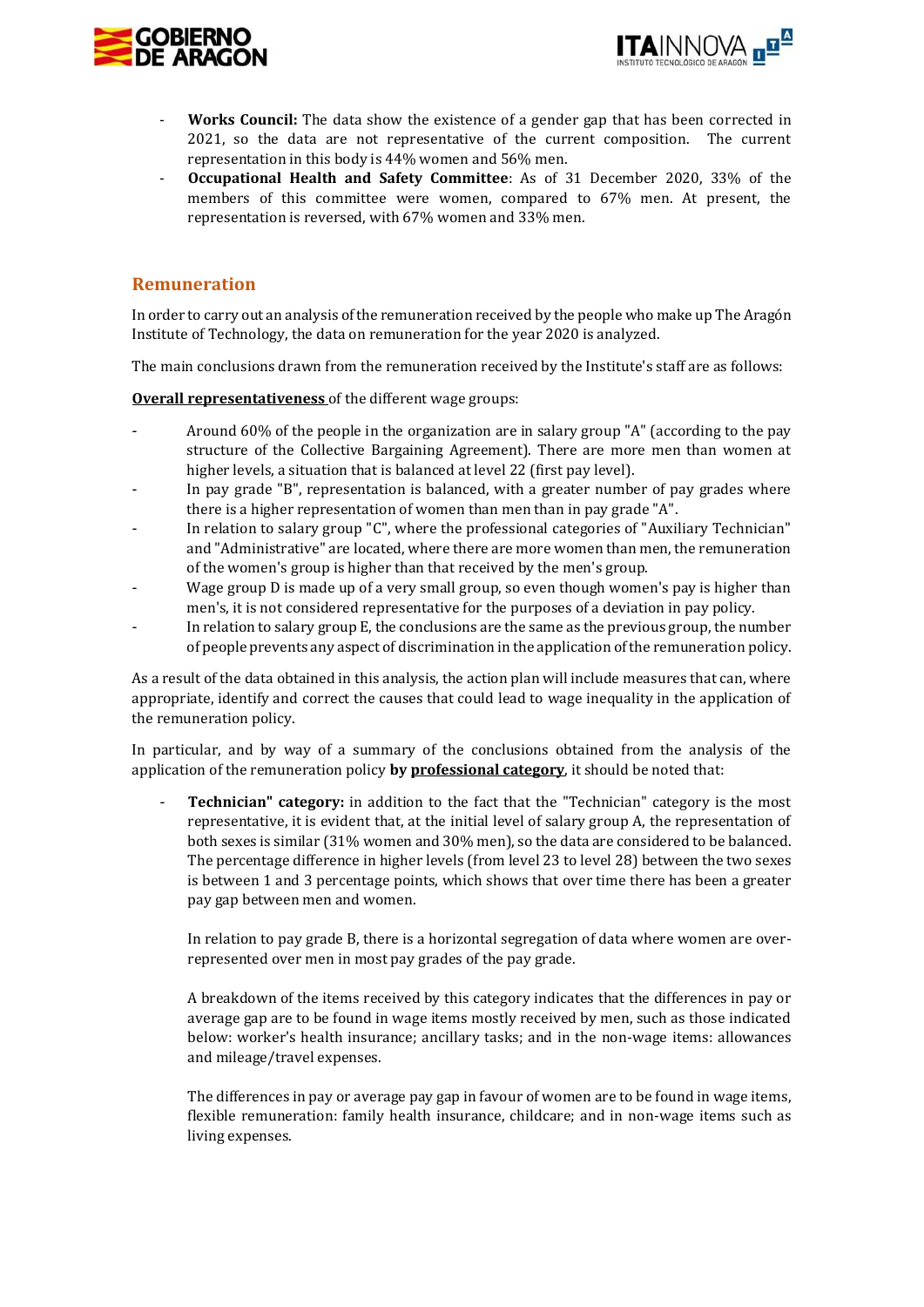



Specifically in the concept of employee **health insurance**, the pay gap is 6% in favour of men, but this ratio is reversed in family health insurance, with a gap of 23% in favour of women. This means that in the same way as in nurseries, where the gap is 58% in favour of women, there is a greater number of women accessing remuneration linked to family care aspects, which could be evidence of a gender pattern or bias.

At the same time, the wage supplements (gap 64%) and non-wage supplements (gap 51%) associated with the existence of business **trips** show higher average values for men than for women. This clearly implies that there is a higher number of business trips for men than for women. In any case, the amounts associated with this gap are small.

Another of the concepts in which there is an average difference is in the **wage concept of collective bargaining agreement training**. In this case, the gap in favour of women amounts to 31%. Since this is a concept associated with training at the initiative of the individual, for which a subsidy of an amount can be requested, it seems to indicate that women are more concerned about different training aspects. These data are coherent with those analyzed in the training variable, where the existence of a greater number of applications from women was evidenced.

The wage concept of **ancillary tasks** shows a percentage gap of 61% in favour of the male groups.

As a result of the data obtained in this analysis, measures are proposed in the action plan to ensure equal opportunities in professional promotion.

- **Assistant technician" category.** This professional category is included in salary group C and its composition in terms of gender is 80% men and 20% women.

The breakdown of the remuneration concepts shows that the main differences detected are in favour of men in the salary concepts of social action, seniority, per diems and mileage; in non-wage concepts in per diems and mileage.

It can be seen that, in favour of women, there is a concentration of **flexible remuneration**  associated with health insurance, both their own and that of their family members.

Both the number of people, and specifically the breakdown of the number of men versus women, as well as the type of activity carried out, many of them in jobs to be carried out within the client company (in situ), explains the gap detected in the wage and non-wage concepts associated with travel.

Similarly, men have more seniority than women.

Finally, and in relation to flexible remuneration, there seems to be a greater interest in the case of women in applying for access to these measures through this concept.

- **Administrative category**: All posts in this category are occupied by women, thus there is no sex/gender bias.

The conclusion in relation to this category is the existence of a feminization of the group. This fact, which has been discussed in different diagnostic meetings, would entail the implementation of actions to reverse this situation; however, these are posts with a very high level of stability/tenure in the workforce where no new staff are hired, a fact that prevents actions from being taken in the short term.

- **Category Administrative Assistant**. This post/category is placed in terms of remuneration in salary group "D", with a 50% representation in terms of gender.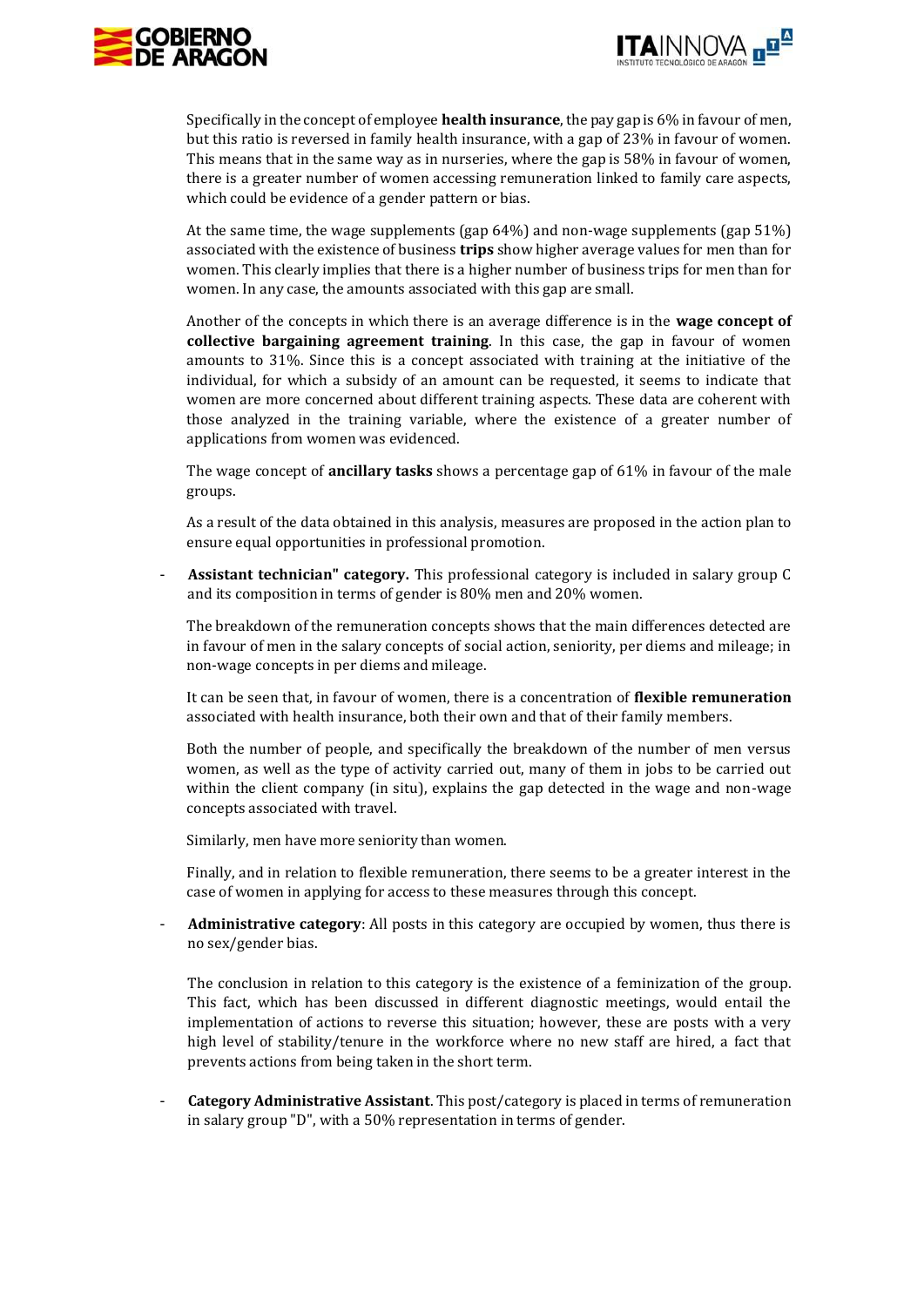



The data for this group shows differences in salaries in terms of seniority, which is higher than in the case of men. Likewise, a wage gap is detected in the concept of "**bag of hours**", which amounts to 30% in favour of men. This concept, which is only received by people working part-time, means that during the year analyzed a greater number of hours were worked by men (1 person) than by women (1 person). The reasons for this difference can be explained by the existence of a complementary hour's agreement, under the same conditions, and the management of these hours in agreement with the individuals.

In addition, the survey asked the organization about different aspects of equal pay and their perception of it.

Overall, the results indicate that 72% of the participants consider that equal pay exists, so in this sense the assessment could be considered positive.

The question was also asked about the existence of discrimination on grounds of sex in relation to the remuneration received: 73% of the respondents considered that there was no such discrimination, 21% did not know or did not answer (59% were women), and the remaining 6% considered that there was such discrimination (60% were women).

While it is true that the number is not high, it is also true that it shows a possible situation or trend, so it would be an aspect to monitor in order to correct or minimize, if necessary, this perception.

## <span id="page-17-0"></span>**Prevention of sexual and gender-based harassment**

ITAINNOVA has a harassment protocol, which includes sexual harassment or harassment based on sex, as established in article 48 of Organic Law 3/2007, negotiated and included in the collective bargaining agreement.

There have been no reports of situations of sexual and/or gender-based harassment in the period under study.

In any case, the results of the perception survey show positive responses (5% of those responding to the survey) in relation to the existence of such situations. Not being able to discriminate against more information, it is agreed to adopt specific measures that, in addition to providing information, allow all the people in the organization to be aware of the existing measures; any situation that may be occurring now or in the future, in relation to any situation of harassment, can be evidenced with all the guarantees.

As this is a top priority issue, with which "zero tolerance" must be demonstrated, continuing to disseminate the protocol and raise awareness must be an ongoing action.

In any case, in relation to the measures agreed, the prevention and, where appropriate, resolution of any situation related to the existence of harassment on grounds of sex or sexual harassment shall be borne in mind.

Another of the areas included in the staff's perception is diversity, in the sense of respect for the sexual orientation of the people who work at the Institute. There is no doubt about the perception of existing respect on the matter, 94% of the people consider that there is such respect, and there is no one who considers that it does not exist.

The degree of tolerance of sexual orientation is also perceived as high in other corporate aspects such as the configuration of work teams, interpersonal relationships both within and outside work teams, and management commitment.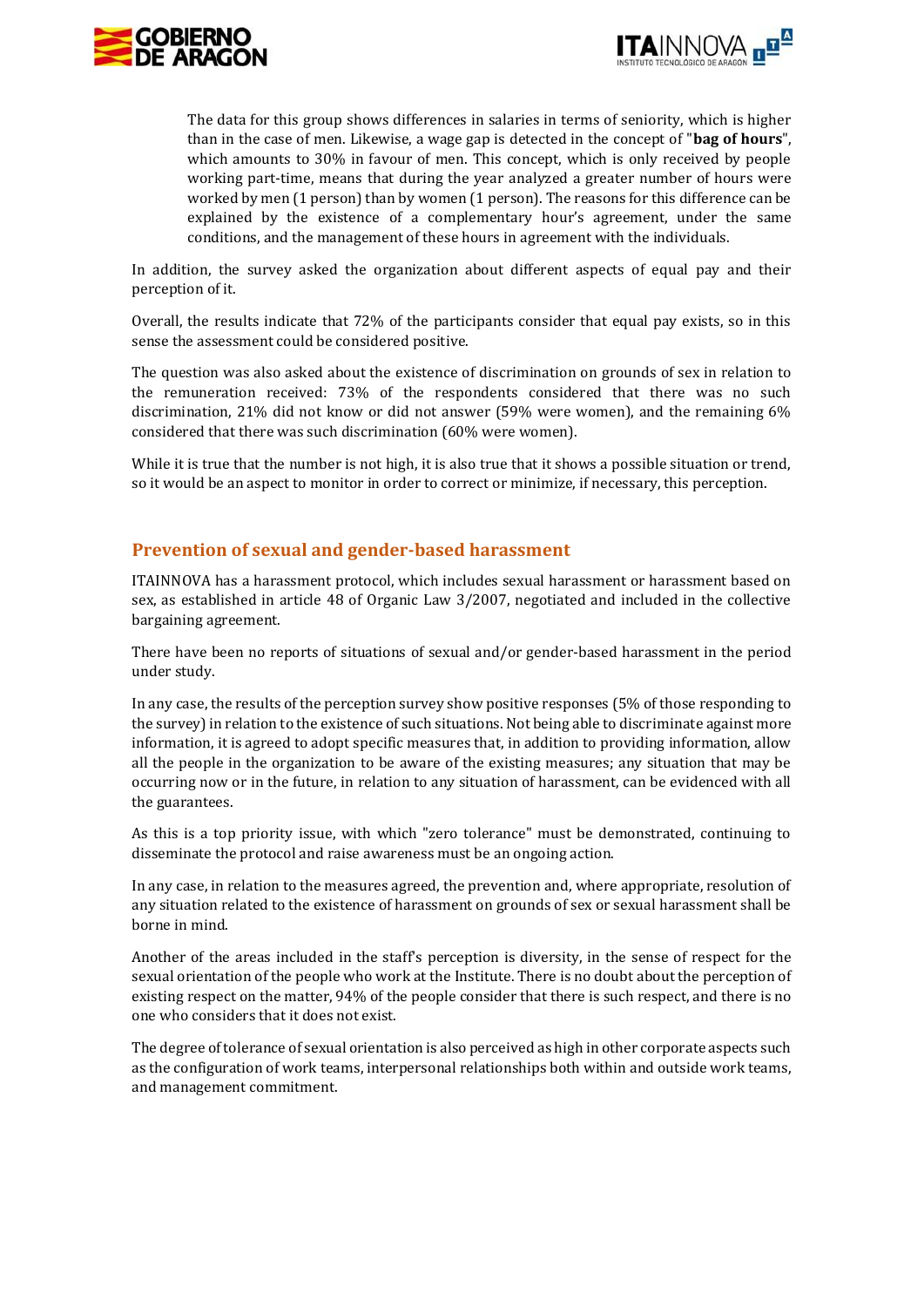



#### <span id="page-18-0"></span>**Inclusive communication and use of language**

The data obtained from the survey do not show a clear trend in the sense that respondents perceive the use of inclusive language as a relevant aspect. In any case, the committee agrees to promote its use in the Institute, as an agent of social change that can and must contribute to the achievement of effective equality between women and men, using inclusive, non-sexist and non-androcentric language where everyone feels represented as a citizen with full rights.

In order to avoid gender biases that facilitate the perpetuation of stereotypes, as far as possible, we insist on the convenience of reviewing the language and images used in internal, external and web communication, in order to avoid exclusions, and this is included in the action plan.

## <span id="page-18-1"></span>**Overall rating of equality status.**

When the organization was asked about the **overall perception of the state of equality, the results gave a score of 8.49 out of a total of 10 points.**

The participation in this question is 51% male and 44% female. The average score by gender is 9.10 points for men and 7.81 for women.

It is therefore concluded that there is a high level of satisfaction with equality at ITAINNOVA, which is a positive starting point, and it is agreed that work will continue to ensure that this level of satisfaction is maintained or improved.

# <span id="page-18-2"></span>**MANAGEMENT COMMITMENT**

From the beginning of the conversations to configure the organization's Gender Equality Plan, the management has made clear its commitment, in line with the activity of The Aragón Institute of Technology, at the forefront of technological innovation, aware of the importance of technology and innovation in society.

Being aware of the difficulty that women have historically had in the labour market, especially in the technology sector, the organization tries to promote and encourage female talent. This talent has made ITAINNOVA grow in quantitative and qualitative terms in a very positive way.

ITAINNOVA, through different action plans and actions, promotes and encourages equal opportunities and non-discrimination between women and men. Equal opportunities between women and men is adopted as a strategic principle of the Corporate and Human Resources Policies, in accordance with the provisions of Organic Law 3/2007, of 22 March, for effective equality between women and men.

ITAINNOVA undertakes to have an updated Gender Equality Plan, agreed and negotiated with the Legal Representation of the Workers, in order to take a step forward and continue working in the organization towards equal opportunities and non-discrimination between women and men.

And, therefore, there is a **commitment** that, always:

- Resources, in particular sufficient people with experience in developing and implementing gender actions, will be allocated to carry out the measures agreed in the plan.
- Data broken down by sex/gender will be compiled and monitored in relation to the people who are linked to ITAINNOVA, and reports will be drawn up at least on an annual basis, based on indicators.
- Awareness raising/training on gender equality and unconscious gender bias will be carried out for ITAINNOVA staff and decision-makers.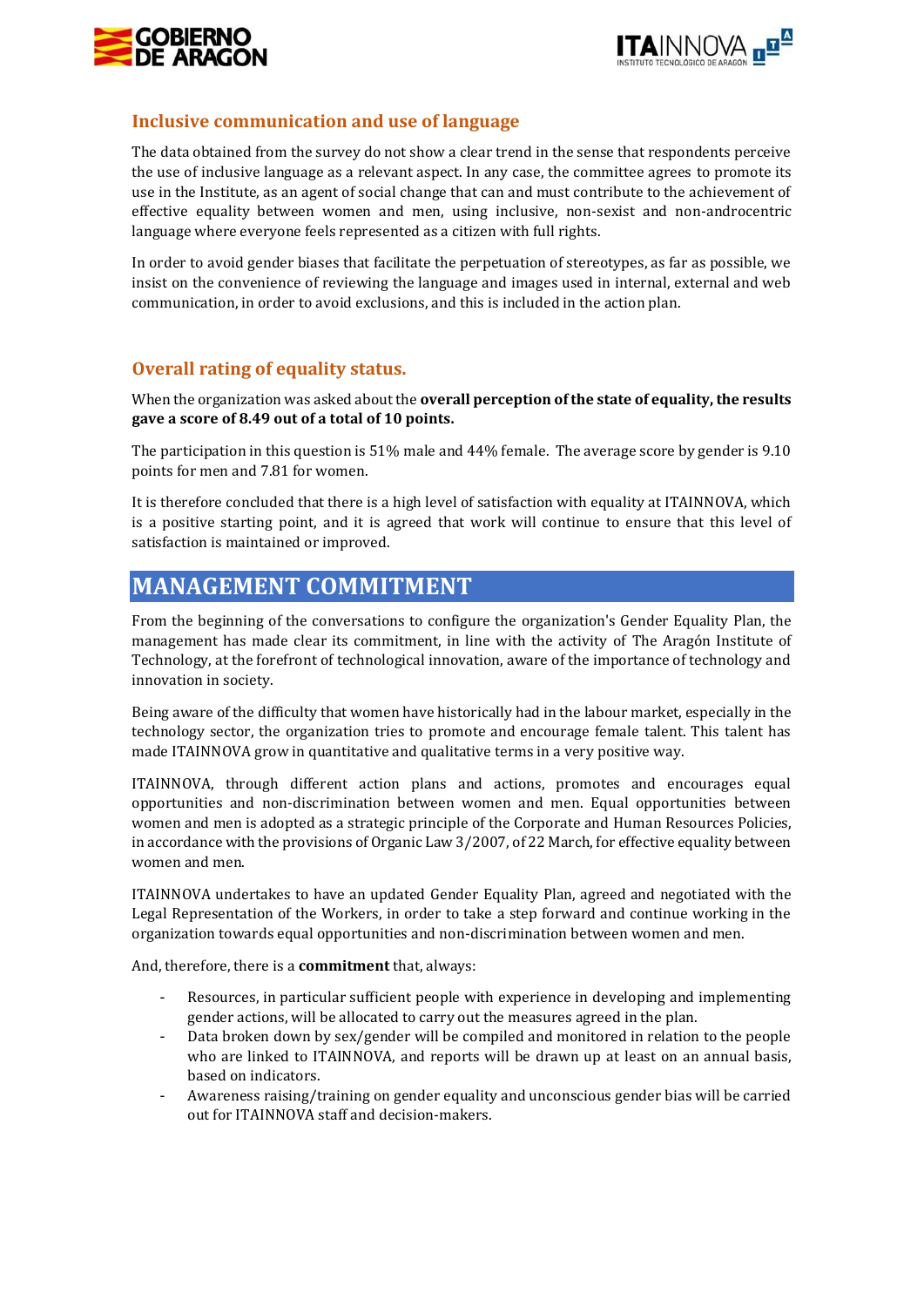



In addition, when asked about the organization's perception of the organization's support to guarantee equality between women and men, the perception is positive in both sexes, although slightly more positive in the case of men.

In any case, the people in the organization consider the measures currently in place to be sufficient in relation to the resources that the Institute allocates to the design and implementation of equality measures.

# <span id="page-19-0"></span>**LINES OF ACTION AND MEASURES OF THE GENDER EQUALITY PLAN**

Below are the measures with the specific objectives to be achieved in the different areas that have been analyzed through the diagnosis, as well as the actions to be implemented. Bearing in mind that there is a deadline of 31 December 2024 for their implementation, the actions can be developed gradually, naturally permeating the mission, vision, and values of ITAINNOVA.

For the Gender Equality Plan to be effective and achieve a greater positive impact, in order to speed up the implementation of the measures, concrete, measurable, realistic actions and objectives are established.

**The actions are structured in axes:**

- **Axis A) Access to employment, recruitment, and provision of jobs.**
- **Axis B) Occupational classification**
- **Axis C) Awareness raising and training**
- **Axis D) Career development**
- **Axis E) Working conditions**
- **Axis F) Co-responsible exercise of family, work and personal life**
- **Axis G) Under-representation of women**
- **Axis H) Remuneration**
- **Axis I) Occupational health**
- **Strand J) Prevention of sexual and gender-based harassment**
- **Axis K) Pregnancy, breastfeeding, and maternity protection**

## <span id="page-19-1"></span>**Axis A) Access to employment, recruitment, and provision of jobs.**

Objective: Ensure that there is no gender bias in the selection of personnel and that, in any case, the incorporation of people trained in gender equality in the organization takes place (from the beginning or once the probation period is over).

| $\vert$ Measure 1         | All persons involved in selection processes and recruitment of people to the<br>Institute will receive training and information on equal opportunities between<br>women and men. |
|---------------------------|----------------------------------------------------------------------------------------------------------------------------------------------------------------------------------|
| Implementation period     | May 2022 (people tutoring training processes and/or coordinating technologies)<br>and Continuous us development.                                                                 |
| Implementation<br>Manager | Human Resources                                                                                                                                                                  |
| Result indicators         | Number of participants trained and informed.                                                                                                                                     |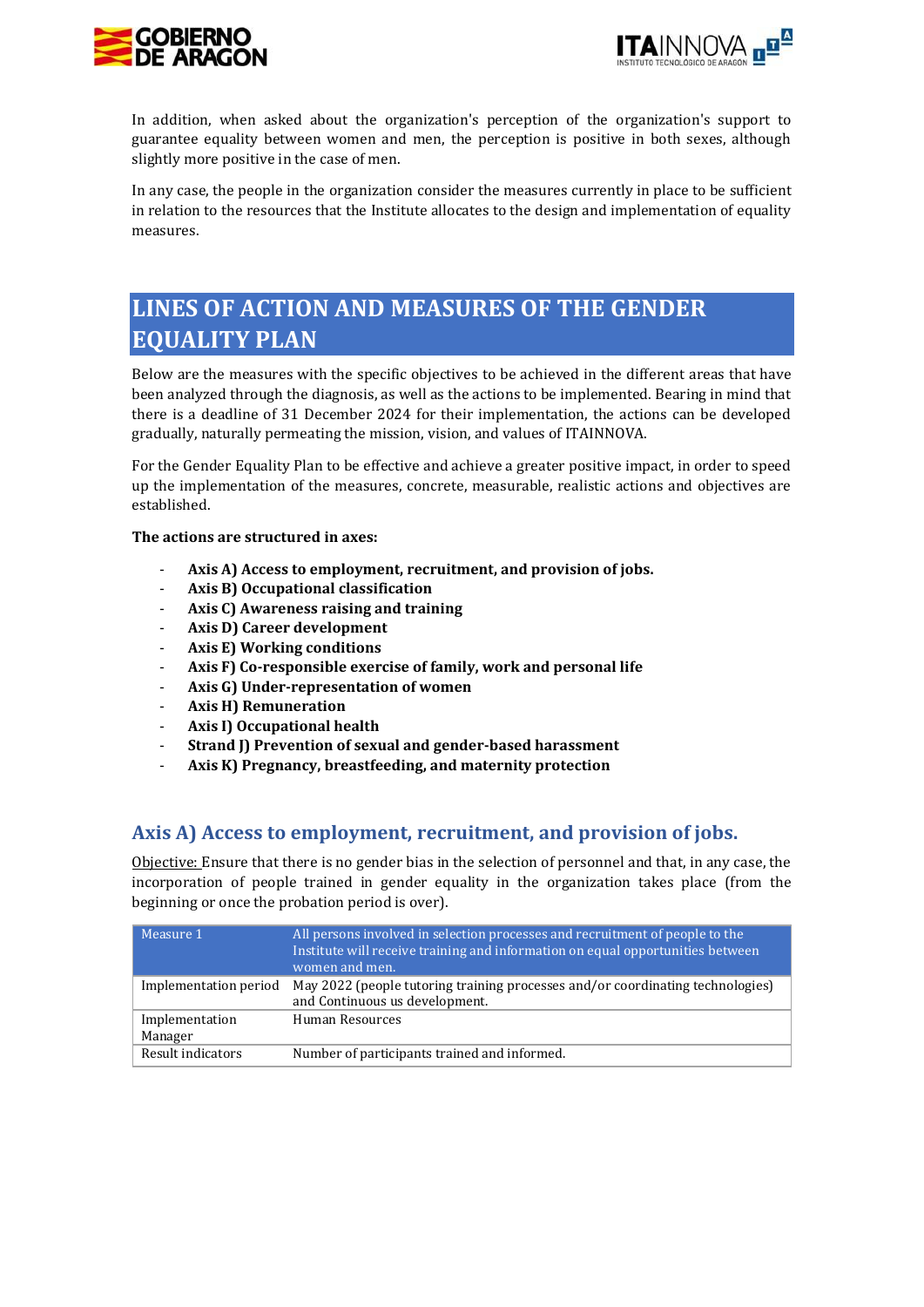



| $\mathsf{M}$ Measure 2    | Create a decalogue on good selection practices (detecting and avoiding gender bias) that<br>will serve as a style guide for all those involved in selection processes. |
|---------------------------|------------------------------------------------------------------------------------------------------------------------------------------------------------------------|
| Implementation period     | May 2022                                                                                                                                                               |
| Implementation<br>Manager | Human Resources and Digital Marketing                                                                                                                                  |
| Result indicators         | Creation of a Decalogue<br>All selection processes apply the practices and use of inclusive language.                                                                  |

| $\mathsf I$ Measure 3 $\mathsf I$ | To have selection indicators disaggregated by sex.                                                                                                                                                        |
|-----------------------------------|-----------------------------------------------------------------------------------------------------------------------------------------------------------------------------------------------------------|
| Implementation period             | May 2022 and continuing.                                                                                                                                                                                  |
| Implementation Manager            | Human Resources and IT Services                                                                                                                                                                           |
| Result indicators                 | Gender-disaggregated data from January 2022 on all phases of the selection process<br>(applications, participants in each selection - profile assessment - technical test -<br>interviews - recruitment). |

| $\blacksquare$ Measure 4 | Ensure that the use of inclusive language in job offers and scholarships. |
|--------------------------|---------------------------------------------------------------------------|
| Implementation period    | Continuous                                                                |
|                          |                                                                           |
|                          | Implementation Manager Human Resources and Marketing/Communication        |
| Result indicators        | 100% of calls, using neutral language.                                    |

| $M$ easure 5              | Include training in equality as a point scale in all calls for applications for staff positions.<br>Include in the calls for applications for staff positions, web-based questions on equality that<br>make it possible to know the degree of knowledge on this subject of the people who apply. |
|---------------------------|--------------------------------------------------------------------------------------------------------------------------------------------------------------------------------------------------------------------------------------------------------------------------------------------------|
| Implementation period     | May 2022 and continuing                                                                                                                                                                                                                                                                          |
| Implementation<br>Manager | Human Resources, IT Services and Selection Committees                                                                                                                                                                                                                                            |
| Result indicators         | Number of people, participants in the selection processes, with training in equality.                                                                                                                                                                                                            |

# <span id="page-20-0"></span>**Axis B) Occupational classification**

Objective: Review and analyze the names of the positions, the functions included in the professional classification (according to the agreement and the catalogue of posts/RPT), and in the set of regulations applicable in The Aragón Institute of Technology in this area, using non-sexist language.

<span id="page-20-1"></span>

| Measure 1                 | Consider the gender perspective in collective bargaining and in the agreements reached,<br>especially the use of inclusive and non-sexist language. |
|---------------------------|-----------------------------------------------------------------------------------------------------------------------------------------------------|
| Implementation<br>period  | Continuous                                                                                                                                          |
| Implementation<br>Manager | Negotiating committees                                                                                                                              |
| Result indicators         | All agreements reached including the gender perspective.                                                                                            |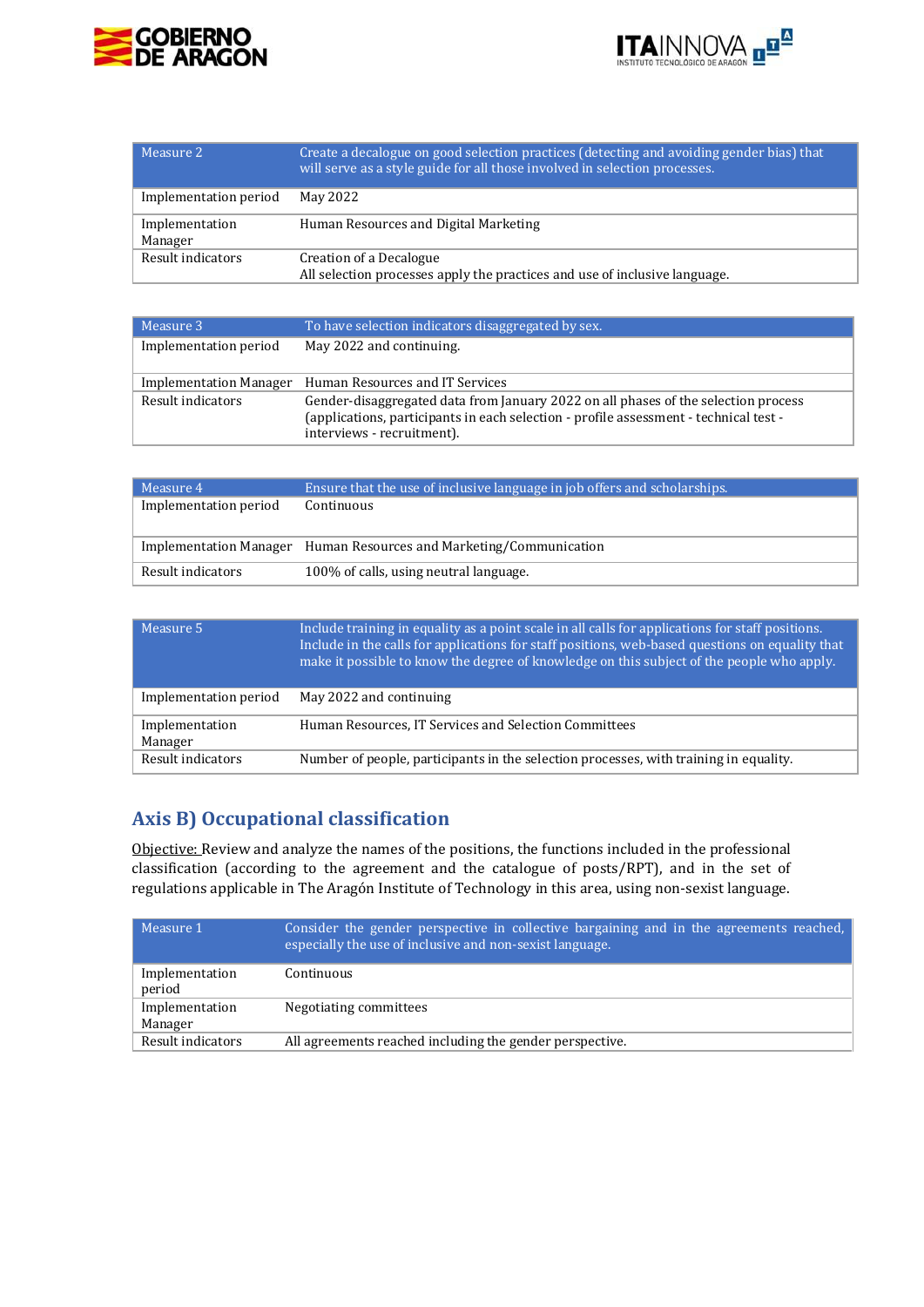



# **Axis C) Awareness raising and training**

Objetives:

- Gender awareness and training for ITAINNOVA staff.
- Proactive involvement of the institution to achieve a more egalitarian society.
- Promote the training of more women in technological areas.

| $\mathsf{I}$ Measure 1    | To continue to promote a training offer at the Aragon Institute of Technology,<br>whenever possible during working hours. |
|---------------------------|---------------------------------------------------------------------------------------------------------------------------|
| Implementation<br>period  | It continues.                                                                                                             |
| Implementation<br>Manager | Human Resources and Technology/Equipment Coordination.                                                                    |
| Result indicators         | Numbers of hours of training during working hours in relation to the total number of<br>hours.                            |

| Measure 2         | Design and implement basic and specific equality courses (training routes according to<br>the different types of positions and training routes - scholarships - of the organization). |
|-------------------|---------------------------------------------------------------------------------------------------------------------------------------------------------------------------------------|
| Implementation    | Design/create. May 2022                                                                                                                                                               |
| period            | Execute. May/June 2022                                                                                                                                                                |
| Implementation    |                                                                                                                                                                                       |
| Manager           | Human Resources, Technology/Team Coordination. Grant tutoring.                                                                                                                        |
| Result indicators | Number of courses created.                                                                                                                                                            |
|                   | Number of participants in each course/route                                                                                                                                           |

| Measure 3                 | Conduct equality training, specifically on sexual and gender-based harassment, as well<br>as other forms of gender-based violence. |
|---------------------------|------------------------------------------------------------------------------------------------------------------------------------|
| Implementation<br>period  | Design/create. May 2022<br>Execute. May/June 2022                                                                                  |
| Implementation<br>Manager | Human Resources and Technology/Equipment Coordination                                                                              |
| Result indicators         | Number of people trained.                                                                                                          |

| Measure 4                | Review, in terms of sex/gender, internal and external corporate systems and related<br>documentation or graphic supports (management, information, participation<br>systems) to adapt, where appropriate, the use of written or graphic language.<br>It includes both physical and digital systems.<br>Ensure that new systems or documentation include this aspect. |
|--------------------------|----------------------------------------------------------------------------------------------------------------------------------------------------------------------------------------------------------------------------------------------------------------------------------------------------------------------------------------------------------------------|
| Implementation<br>period | Year 2022                                                                                                                                                                                                                                                                                                                                                            |
| Implementation           | Digital marketing (Documentation and web)                                                                                                                                                                                                                                                                                                                            |
| Manager                  | Internal portal: responsible for each section.                                                                                                                                                                                                                                                                                                                       |
|                          | Equality Commission (monitoring).                                                                                                                                                                                                                                                                                                                                    |
| Result indicators        | Number of systems reviewed/number of planned reviews.                                                                                                                                                                                                                                                                                                                |

| Measure 5                 | Conduct and participate in outreach campaigns to promote women's participation in<br>the field of technology (11F, 8M and 25N). |
|---------------------------|---------------------------------------------------------------------------------------------------------------------------------|
| Implementation<br>period  | Continuous                                                                                                                      |
| Implementation<br>Manager | Directorate and Equality Committee                                                                                              |
| Result indicators         | Number and type of actions for each campaign.<br>Impact                                                                         |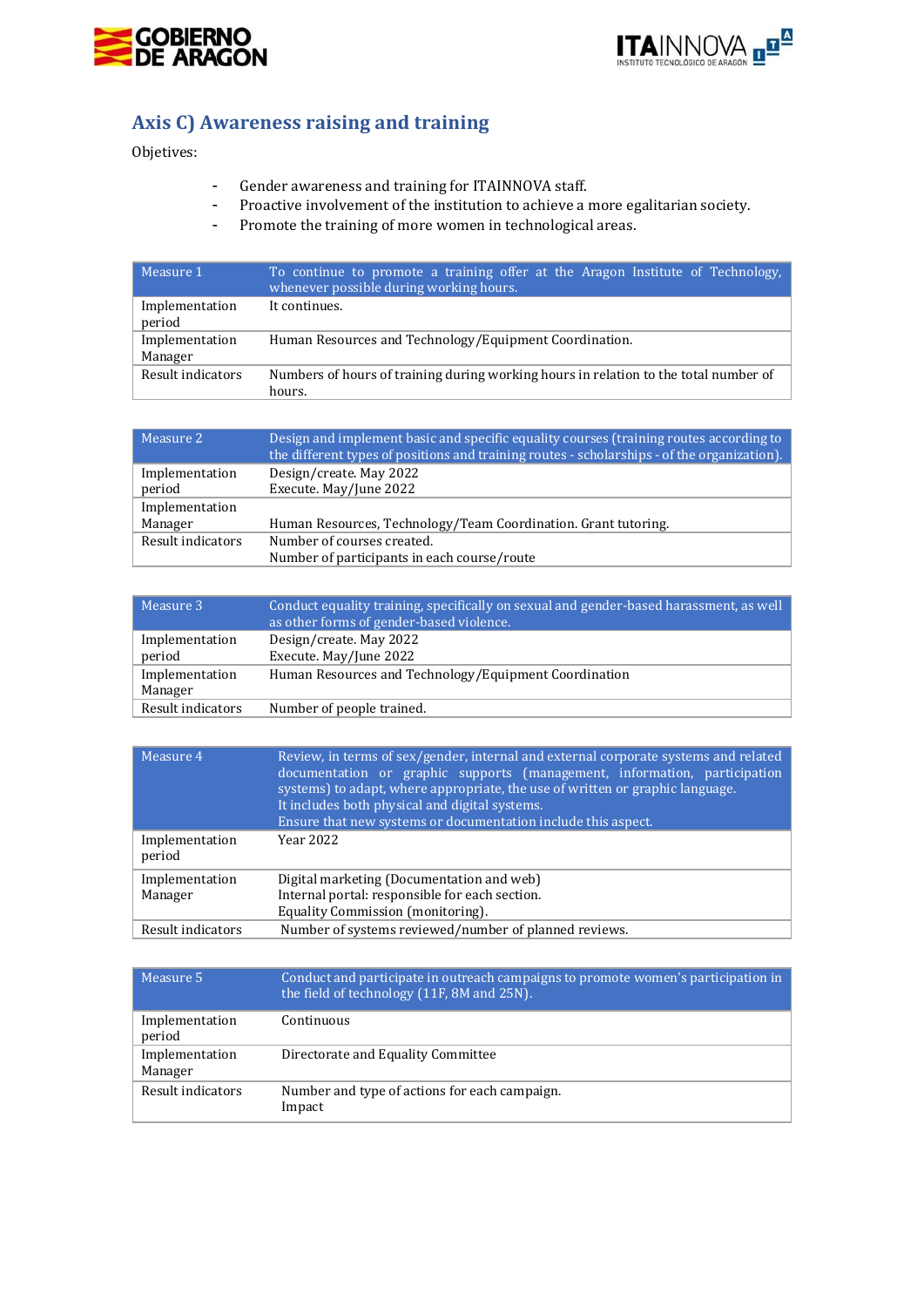



| Measure 6                 | Creation of a space on the internal portal and another on the WEB on equality, for the<br>dissemination of the organization's commitments (management) data/indicators<br>and actions on equality.<br>Include equality outreach material published on the organization's public channels<br>that can be of general use. |
|---------------------------|-------------------------------------------------------------------------------------------------------------------------------------------------------------------------------------------------------------------------------------------------------------------------------------------------------------------------|
| Implementation<br>period  | May 2022<br>2022. Include dissemination material                                                                                                                                                                                                                                                                        |
| Implementation<br>Manager | Management, Equality Commission, Human Resources                                                                                                                                                                                                                                                                        |
| Result indicators         | Space created information accessible and data updated.<br>No. of visits.                                                                                                                                                                                                                                                |

# <span id="page-22-0"></span>**Axis D) Career development**

Objective: Ensure equal opportunities in professional promotion.

| Measure 1             | Include courses on equal treatment and equal opportunities for men and women<br>as a merit in internal selection processes (structural posts). |
|-----------------------|------------------------------------------------------------------------------------------------------------------------------------------------|
| Implementation period | May 2022 and continuing.                                                                                                                       |
| Implementation        | Selection Committees.                                                                                                                          |
| Manager               |                                                                                                                                                |
| Result indicators     | Number of people, participants in the selection processes, with training in<br>equality.                                                       |

| Measure 2                 | To make training in equality (specific routes) available digitally and with "free"<br>access for ITAINNOVA staff, so that anyone can, on a voluntary basis, access the<br>training they are interested in and which does not correspond to their specific<br>route. |
|---------------------------|---------------------------------------------------------------------------------------------------------------------------------------------------------------------------------------------------------------------------------------------------------------------|
| Implementation period     | May 2022                                                                                                                                                                                                                                                            |
| Implementation<br>Manager | Human Resources                                                                                                                                                                                                                                                     |
| Result indicators         | Number of persons who voluntarily undertake training on other specific routes                                                                                                                                                                                       |
|                           | (not assigned to their profile).                                                                                                                                                                                                                                    |

| Measure 3                     | Drafting and dissemination of criteria for access to the Result of ancillary<br>functions (technology coordination, consultancy, PCT line manager), as well as<br>a written record of decisions, avoiding any gender bias. |
|-------------------------------|----------------------------------------------------------------------------------------------------------------------------------------------------------------------------------------------------------------------------|
| Implementation period         | May 2022                                                                                                                                                                                                                   |
| <b>Implementation Manager</b> | Management, Human Resources                                                                                                                                                                                                |
| Result indicators             | Documentation created and disseminated.                                                                                                                                                                                    |
|                               | Number of procedures implemented.                                                                                                                                                                                          |

## <span id="page-22-1"></span>**Axis E) Working conditions**

Objective: Increase the awareness of existing measures in the organization that make working conditions more flexible. To promote the use of these measures by both women and men.

| Measure 1                     | Communicate/disseminate measures available to people in the organization:<br>flexible working hours, distribution, etc. |
|-------------------------------|-------------------------------------------------------------------------------------------------------------------------|
| Implementation period         | May 2022 and continuing                                                                                                 |
| <b>Implementation Manager</b> | Human Resources                                                                                                         |
| Result indicators             | Number of communications/documentations/actions.                                                                        |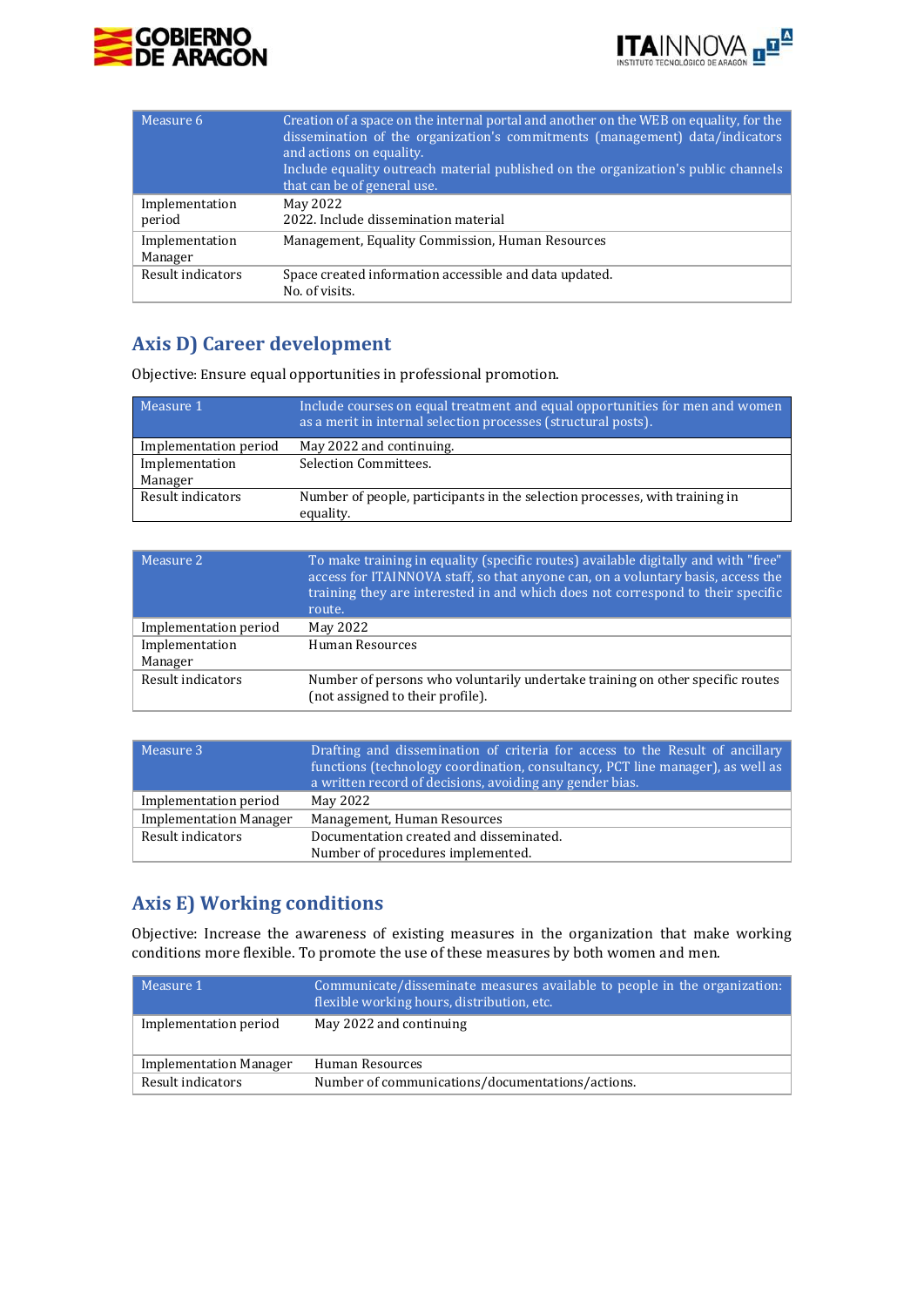



## <span id="page-23-0"></span>**Axis F) Co-responsible exercise of family, work and personal life**

Objective: Increase the awareness of existing measures in the organization in relation to the reconciliation of personal, family and working life. To promote the use of these measures by both women and men.

| Mearure 1                     | Communicate/disseminate the measures available to people in the organization: leave<br>and other reconciliation actions. |
|-------------------------------|--------------------------------------------------------------------------------------------------------------------------|
| Implementation period         | May 2022 and continuing.                                                                                                 |
| <b>Implementation Manager</b> | Human Resources                                                                                                          |
| Result indicators             | Number of communications/documentations/actions.                                                                         |

## <span id="page-23-1"></span>**Axis G) Female under-representation**

Objective: To maintain equal representation on the different committees within the organization.

| $\vert$ Measure 1             | Promote the existence of female representation in newly created bodies or in the<br>renewal of posts in current bodies, thus moving towards greater equality. |
|-------------------------------|---------------------------------------------------------------------------------------------------------------------------------------------------------------|
| Implementation period         | Continuous                                                                                                                                                    |
| <b>Implementation Manager</b> | Address                                                                                                                                                       |
| Result indicators             | Monitoring the number of women participants.                                                                                                                  |

## <span id="page-23-2"></span>**Axis H) Remuneration**

Objective: To identify and correct the causes that could lead to wage inequality.

| Measure 1                     | To publish the remuneration of the positions advertised at any given time. |
|-------------------------------|----------------------------------------------------------------------------|
| Implementation period         | Immediate and Continuous                                                   |
| <b>Implementation Manager</b> | Human Resources                                                            |
| Result indicators             | No. of posts advertised with the remuneration published.                   |
|                               |                                                                            |

| Measure 2                     | Clarify and make transparent the criteria associated with salary changes. |
|-------------------------------|---------------------------------------------------------------------------|
| Implementation period         | May 2022                                                                  |
| <b>Implementation Manager</b> | Address                                                                   |
| 'Result indicators            | Publication of criteria.                                                  |

| Measure 3                     | Inform the organization of its rights of access to its own and the organization's<br>remuneration data, in accordance with the terms of the regulations in force. |
|-------------------------------|-------------------------------------------------------------------------------------------------------------------------------------------------------------------|
| Implementation period         | May 2022                                                                                                                                                          |
| <b>Implementation Manager</b> | Human Resources                                                                                                                                                   |
| Result indicators             | Public information and communication carried out.                                                                                                                 |

## <span id="page-23-3"></span>**Axis I) Occupational health**

Objective: To include a gender perspective in occupational health.

| $\mathbin\Vert$ Measure 1 $\mathbin\Vert$ | Include a gender perspective in job risk assessments and reassessments. |
|-------------------------------------------|-------------------------------------------------------------------------|
| Implementation period                     | Continuous                                                              |
|                                           |                                                                         |
| <b>Implementation Manager</b>             | Human Resources (PRL) and Technology/Equipment Coordination             |
| Result indicators                         | Number of evaluations containing a gender perspective.                  |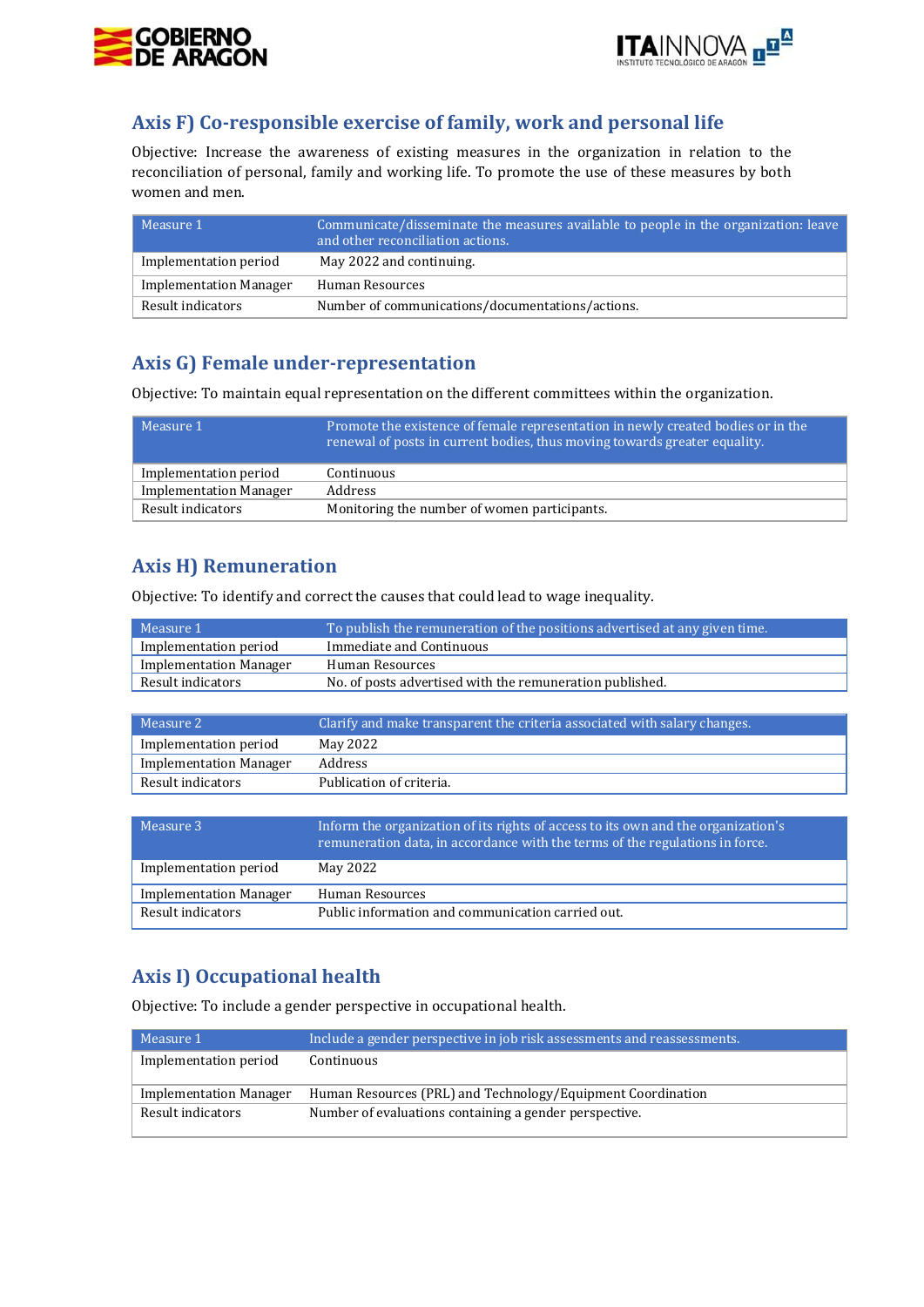



| Measure 2                     | Include training in the prevention of psychosocial risks, from a gender perspective.<br>Specifically for the prevention of harassment situations. |
|-------------------------------|---------------------------------------------------------------------------------------------------------------------------------------------------|
| Implementation period         | Continuous                                                                                                                                        |
| <b>Implementation Manager</b> | Human Resources (PRL) and Technology/Equipment Coordination                                                                                       |
| Result indicators             | Number of trainings<br>Number of participants                                                                                                     |

## <span id="page-24-0"></span>**Strand J) Prevention of sexual and gender-based harassment**

Objective: To have active mechanisms in place at ITAINNOVA to prevent the generation of any situation of sexual and gender-based harassment.

| Measure 1                     | Create and disseminate information pills to serve as an internal reminder of the<br>organization's action plan on sexual and gender-based harassment.<br>In relation to the aspects related to this axis, special emphasis should be placed on<br>differentiating behaviours and on the basis of preventing the generation of these<br>situations. |
|-------------------------------|----------------------------------------------------------------------------------------------------------------------------------------------------------------------------------------------------------------------------------------------------------------------------------------------------------------------------------------------------|
| Implementation period         | May 2022                                                                                                                                                                                                                                                                                                                                           |
| <b>Implementation Manager</b> | Human Resources (PRL)                                                                                                                                                                                                                                                                                                                              |
| Result indicators             | Dissemination actions                                                                                                                                                                                                                                                                                                                              |

| $\blacksquare$ Measure 2                               | To have a service external to the Institute that serves as a communication channel for any $'$<br>situation perceived as harassment, of any kind, and as a tool for professional help. |
|--------------------------------------------------------|----------------------------------------------------------------------------------------------------------------------------------------------------------------------------------------|
| Implementation period<br><b>Implementation Manager</b> | May 2022<br>Directorate / Human Resources/                                                                                                                                             |
| Result indicators                                      | Contracted service<br>Dissemination actions in the organization (Continuous us)                                                                                                        |

# <span id="page-24-1"></span>**Axis K) Pregnancy, breastfeeding and maternity protection**

Objective: To increase awareness of pregnancy, breastfeeding and maternity protection measures.

| $\mathsf I$ Measure 1     | Compilation and dissemination of pregnancy, breastfeeding and maternity protection measures<br>that can be accessed by people in the organization. |
|---------------------------|----------------------------------------------------------------------------------------------------------------------------------------------------|
| Implementation<br>period  | May 2022                                                                                                                                           |
| Implementation<br>Manager | Human Resources / Occupational Risk Prevention.                                                                                                    |
| Result indicators         | Number of communications/Documentation carried out.                                                                                                |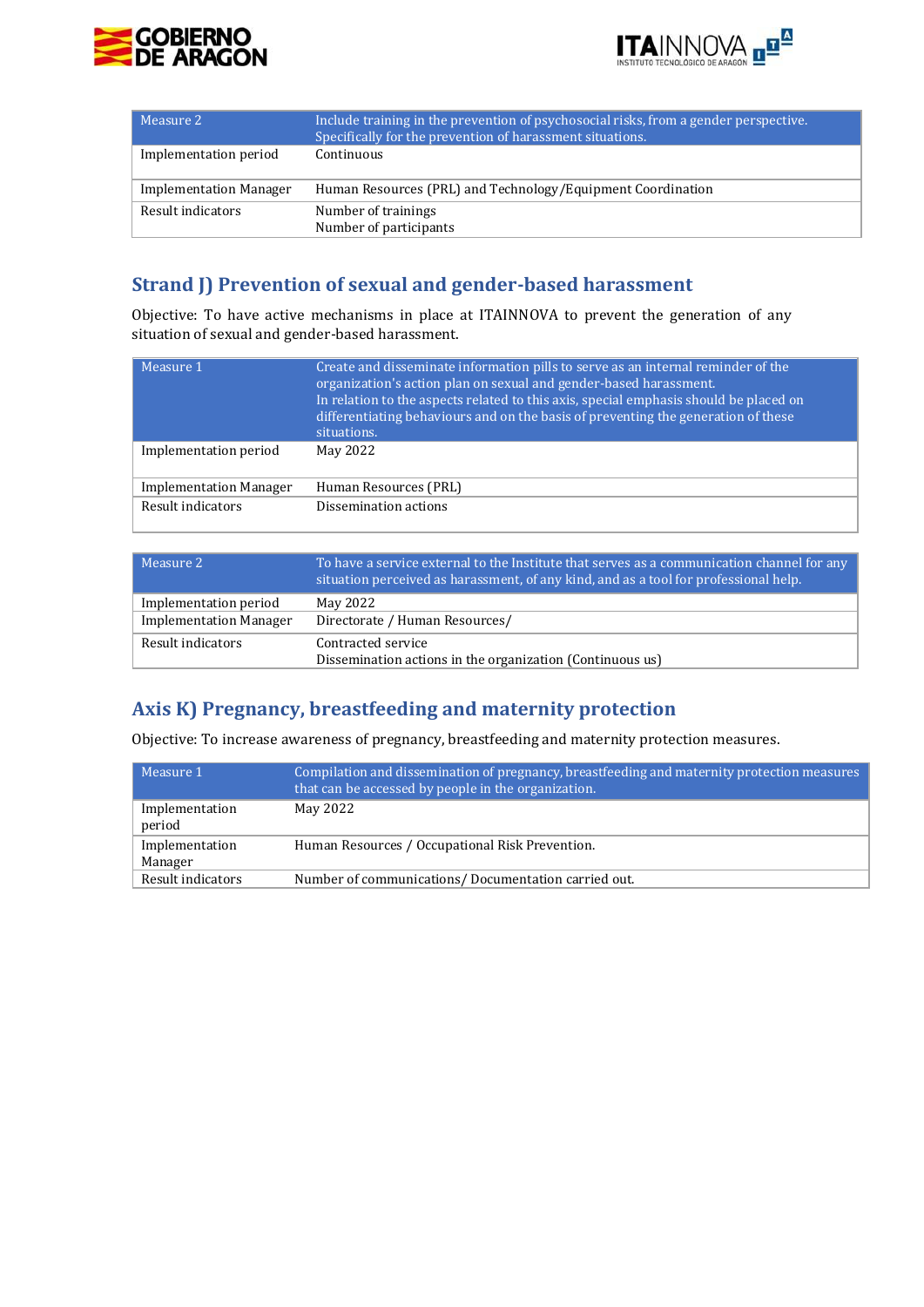



The following table summarizes the relationship between the agreed action measures and their impact on the different axes analyzed. The table shows how some measures impact on several axes simultaneously.

|                                                                                                                                                                        | <b>AXES</b> |   |   |   |   |   |   |  |   |
|------------------------------------------------------------------------------------------------------------------------------------------------------------------------|-------------|---|---|---|---|---|---|--|---|
| <b>MEASURE /BLOCK</b>                                                                                                                                                  | A           | B | C | D | Е | F | н |  | K |
| All persons participating in selection processes and incorporation of people to the                                                                                    |             |   |   |   |   |   |   |  |   |
| Institute will receive training and information on equal opportunities between<br>women and men.                                                                       |             |   |   |   |   |   |   |  |   |
| Create a decalogue on good selection practices (detecting and avoiding gender bias)<br>that will serve as a style guide for all those involved in selection processes. |             |   |   |   |   |   |   |  |   |
| To have selection indicators disaggregated by sex.                                                                                                                     |             |   |   |   |   |   |   |  |   |
| Guarantee the use of inclusive language in job offers and scholarships.                                                                                                |             |   |   |   |   |   |   |  |   |
| Include training in equality as a scoring scale in all calls for staff positions.                                                                                      |             |   |   |   |   |   |   |  |   |
| Consider the gender perspective in collective bargaining and in the agreements                                                                                         |             |   |   |   |   |   |   |  |   |
| reached, especially the use of inclusive and non-sexist language.<br>Continue promoting a training offer at the Aragon Institute of Technology, whenever               |             |   |   |   |   |   |   |  |   |
| possible during working hours.<br>Design and implement basic and specific equality courses (training routes according                                                  |             |   |   |   |   |   |   |  |   |
| to the different types of positions and training routes - scholarships - of the<br>organization).                                                                      |             |   |   |   |   |   |   |  |   |
| Conduct equality training, specifically on sexual and gender-based harassment, as<br>well as other forms of gender-based violence.                                     |             |   |   |   |   |   |   |  |   |
| Review, in terms of sex/gender, internal and external corporate systems and related                                                                                    |             |   |   |   |   |   |   |  |   |
| documentation or graphic supports (management, information, participation                                                                                              |             |   |   |   |   |   |   |  |   |
| systems) to adapt, if necessary, the use of written or graphic language.<br>Conduct and participate in outreach campaigns to promote women's participation             |             |   |   |   |   |   |   |  |   |
| in the field of technology (11F, 8M and 25N).                                                                                                                          |             |   |   |   |   |   |   |  |   |
| Creation of a space on the internal portal and another on the equality website to<br>disseminate the organization's commitments (management) data/indicators and       |             |   |   |   |   |   |   |  |   |
| actions on equality.                                                                                                                                                   |             |   |   |   |   |   |   |  |   |
| Include dissemination material on equality published in the organization's public                                                                                      |             |   |   |   |   |   |   |  |   |
| channels that can be of general use.<br>Include as a merit in internal selection processes (structural posts) the courses taken                                        |             |   |   |   |   |   |   |  |   |
| on equal treatment and equal opportunities between men and women                                                                                                       |             |   |   |   |   |   |   |  |   |
| Enable training in equality (specific routes) digitally and with "free" access for                                                                                     |             |   |   |   |   |   |   |  |   |
| ITAINNOVA staff, so that anyone can, on a voluntary basis, access the training they<br>are interested in and which does not correspond to their specific route.        |             |   |   |   |   |   |   |  |   |
| Drafting and dissemination of criteria for access to the Result of ancillary functions                                                                                 |             |   |   |   |   |   |   |  |   |
| (technology coordination, consultancy, PCT line manager), as well as a written<br>record of decisions, avoiding any gender bias.                                       |             |   |   |   |   |   |   |  |   |
| Communicate/disseminate measures available to people in the organization:                                                                                              |             |   |   |   |   |   |   |  |   |
| flexible working hours, distribution, etc.                                                                                                                             |             |   |   |   |   |   |   |  |   |
| Communicate/disseminate the measures available to people in the organization:<br>leave and other reconciliation actions.                                               |             |   |   |   |   |   |   |  |   |
| Promote the existence of female representation in newly created bodies or in the                                                                                       |             |   |   |   |   |   |   |  |   |
| renewal of posts in current bodies, thus moving towards greater equality.<br>To publish the remuneration of the posts advertised at any given time.                    |             |   |   |   |   |   |   |  |   |
| Clarify and make transparent the criteria associated with salary changes.                                                                                              |             |   |   |   |   |   |   |  |   |
| To inform the organization of its rights of access to its own and the organization's                                                                                   |             |   |   |   |   |   |   |  |   |
| retrievable data, in accordance with the terms provided for in the regulations in<br>force.                                                                            |             |   |   |   |   |   |   |  |   |
| Include a gender perspective in job risk assessments and reassessments.                                                                                                |             |   |   |   |   |   |   |  |   |
| Include training in the prevention of psychosocial risks, from a gender perspective.<br>Specifically for the prevention of harassment situations.                      |             |   |   |   |   |   |   |  |   |
| Create and disseminate information pills that serve as an internal reminder of the                                                                                     |             |   |   |   |   |   |   |  |   |
| organization's action plan on sexual and gender-based harassment.<br>In relation to the aspects related to this area, special emphasis should be placed on             |             |   |   |   |   |   |   |  |   |
| differentiating behaviour and on the basis of preventing the generation of these                                                                                       |             |   |   |   |   |   |   |  |   |
| situations.<br>To have a service external to the Institute that serves as a communication channel                                                                      |             |   |   |   |   |   |   |  |   |
| for any situation perceived as harassment, of any kind, and as a tool for professional<br>help.                                                                        |             |   |   |   |   |   |   |  |   |
| Compilation and dissemination of pregnancy, breastfeeding and maternity                                                                                                |             |   |   |   |   |   |   |  |   |
| protection measures that can be accessed by people in the organization.                                                                                                |             |   |   |   |   |   |   |  |   |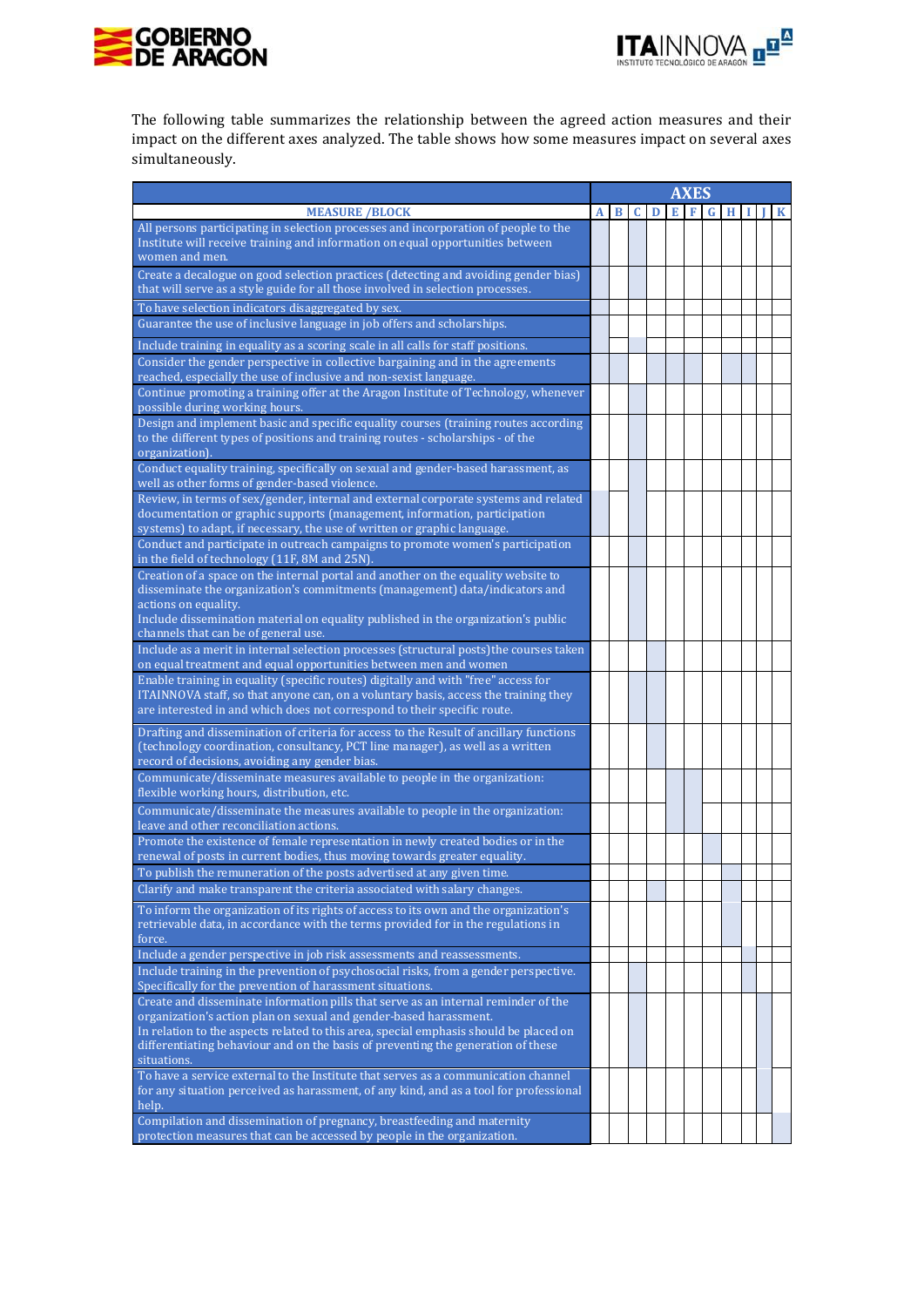



# <span id="page-26-0"></span>**EQUALITY COMMITTEE: MONITORING AND EVALUATION**

## <span id="page-26-1"></span>**Members of the Follow-up Commission**

The Commission is made up of an equal number of representatives of the Organization and representatives of the employees.

**The Commission will be made up of** representatives of the Company, 5 representatives: and on the social side by the works council of the Zaragoza center (3 representatives) and the representatives of the most representative Trade Union Organizations CCOO (1 representative) and UGT (1 representative), according to the sector of activity of ITAINNOVA.

The committee may rely on external support and advice specialized in the field of equality between women and men in the workplace, to carry out both the diagnosis and the Gender Equality Plan , who will intervene with voice but without vote.

## <span id="page-26-2"></span>**Competences**

The competences of the Equality Commission of the Gender Equality Plan shall be:

- a) Identification of the priority measures, in the light of the diagnosis, their scope of application, the material and Human Resources necessary for their implementation, as well as the persons or bodies responsible, including a timetable of actions.
- b) Promoting the implementation of the Gender Equality Plan at ITAINNOVA. These include raising awareness of equality throughout the organization.
- c) Definition of the measurement indicators and the instruments for collecting information necessary for monitoring and evaluating the degree of compliance with the measures of the Gender Equality Plan implemented.
- d) Monitoring of the measures included in the Gender Equality Plan.
- e) Any other functions that may be attributed to it by the applicable regulations and collective bargaining agreement, or agreed by the committee itself, including the submission of the approved Gender Equality Plan to the competent labour authority for the purposes of its registration, filing and publication.

## <span id="page-26-3"></span>**Substitutions**

The members of the Commission may be replaced by other members in the following cases:

- Once the period foreseen for the implementation of the Gender Equality Plan has been exceeded.
- In the event that any person wishes to resign from the Commission.
- In the event of any person terminating their employment relationship with ITAINNOVA for any reason whatsoever.

In cases of sick leave, leave of absence or any other situation of long-term absence.

<span id="page-26-4"></span>The procedure shall consist of notifying the persons who make up the committee. The part of the committee that must replace any of the persons that make up the committee shall proceed to choose and propose to the equality committee the person or persons that would become part of the committee. This substitution shall be recorded in the minutes of the corresponding meeting for the purposes of the replacement's involvement in the activities agreed upon by the Committee.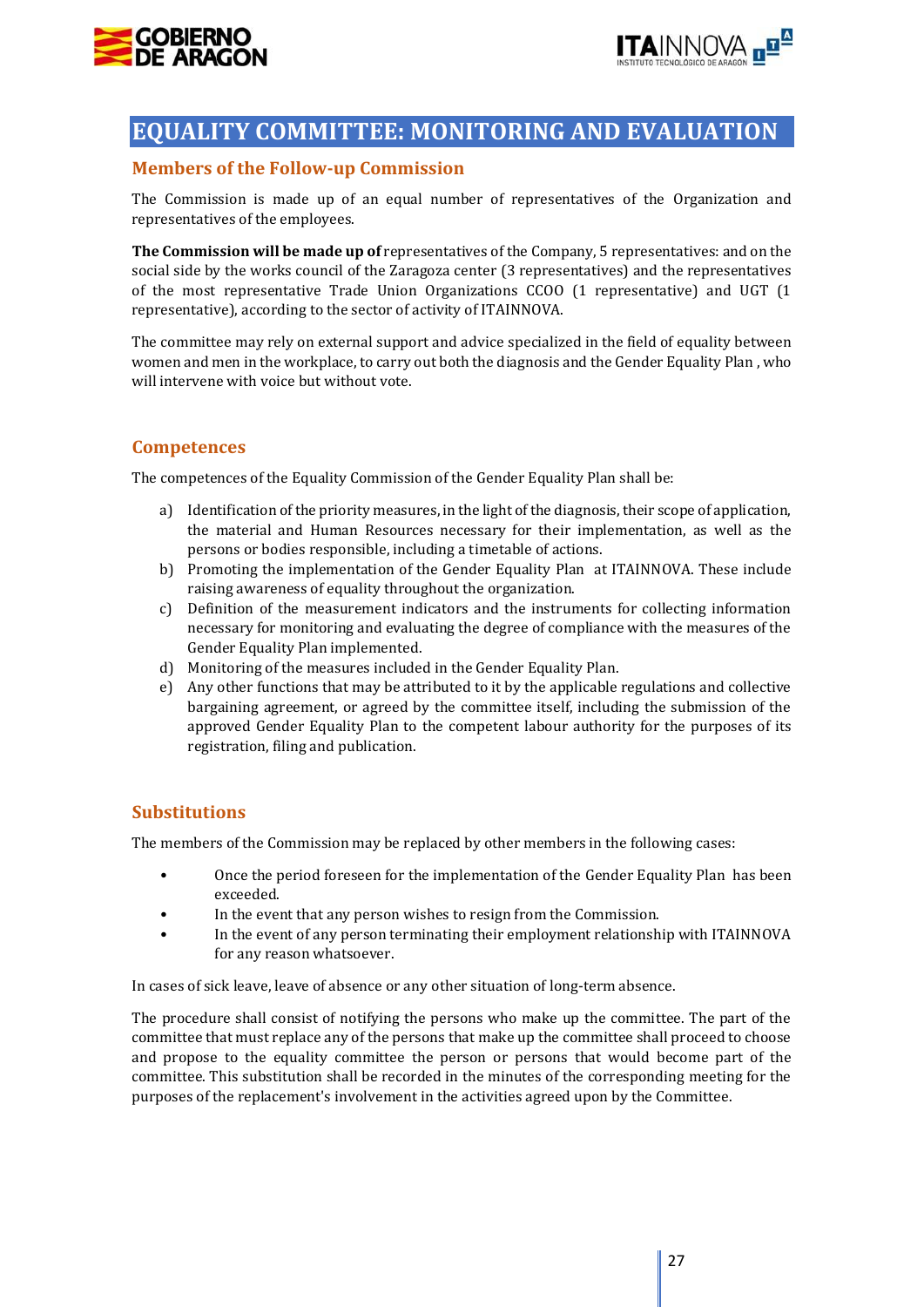



#### **Minutes**

Minutes shall be taken of each meeting, signed by all the members of the Commission and containing a summary of the issues discussed, agreements and disagreements.

## <span id="page-27-0"></span>**Confidentiality**

All members of the Commission undertake to treat confidentially the information, data, documents and/or any other information used within the Commission or given to them.

#### <span id="page-27-1"></span>**Operation**

The Committee shall meet every 6 months on an ordinary basis. Notice of ordinary meetings shall be sent by e-mail at least 7 days in advance.

Extraordinary meetings may be held whenever requested by any of the parties (company or social) that make up the Committee, after prior written notice to that effect, indicating the points to be discussed on the agenda. These meetings of the Committee shall be held within the period that the circumstances make advisable, depending on the importance of the matter, which in no case shall exceed 15 days following receipt of the request for intervention or meeting.

Extraordinary meetings of the Commission shall be convened by the same procedure without the advance notice period described above. The grounds for convening extraordinary meetings shall be:

- Knowledge by any of the members of the Commission of situations of direct or indirect discrimination.
- Detection of major incidents in the deployment of the action plan, requiring the reformulation of means, deadlines, or needs for its implementation.

The Committee shall be deemed to be validly constituted when it is attended, in person or by proxy, by the absolute majority of each representation (company and social), and the parties may be assisted by the persons they deem appropriate to advise them.

In order to be valid, the agreements of the Committee shall require the favourable vote of an absolute majority of each of the two representatives. In the event that the monitoring report suggests the need to introduce adaptations or modifications in any aspect related to the execution of the Plan, the company's management and the social representation, which forms part of the committee, shall be informed in its entirety.

#### <span id="page-27-2"></span>**Media**

In order to fulfil the functions entrusted to the Monitoring and Evaluation Committee, the company undertakes to provide the necessary means, in particular:

- Suitable venue for meetings.
- Precise material for them.
- Provide the statistical information, disaggregated by sex, established in the monitoring criteria agreed for each of the measures with the corresponding periodicity.

The company shall be responsible for the travel, board and lodging expenses of the members of the Committee in accordance with the system in place in the Committee.

The hours of the Committee meeting and the preparation of the meeting, which shall be at most equal to those of the meeting, shall be paid and shall not be counted as part of the trade union time credit available to the workers' representatives.